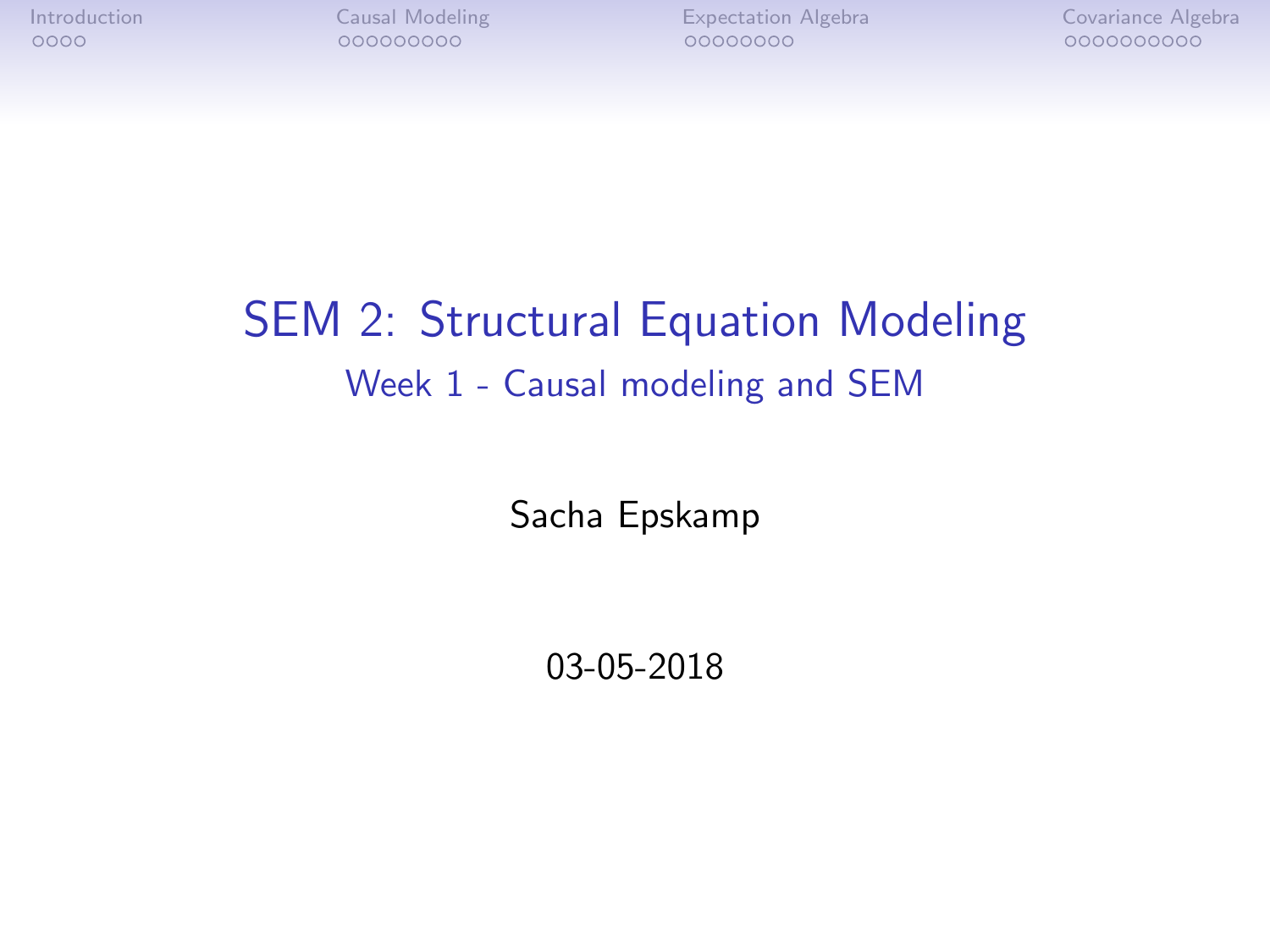<span id="page-1-0"></span>

## Course Overview

- Tuesdays: Lecture
- Thursdays: Unstructured practicals
- Three assignments
	- First two 20% of final grade, last 10% of final grade
- Final project
	- Presentations and report, 50% of final grade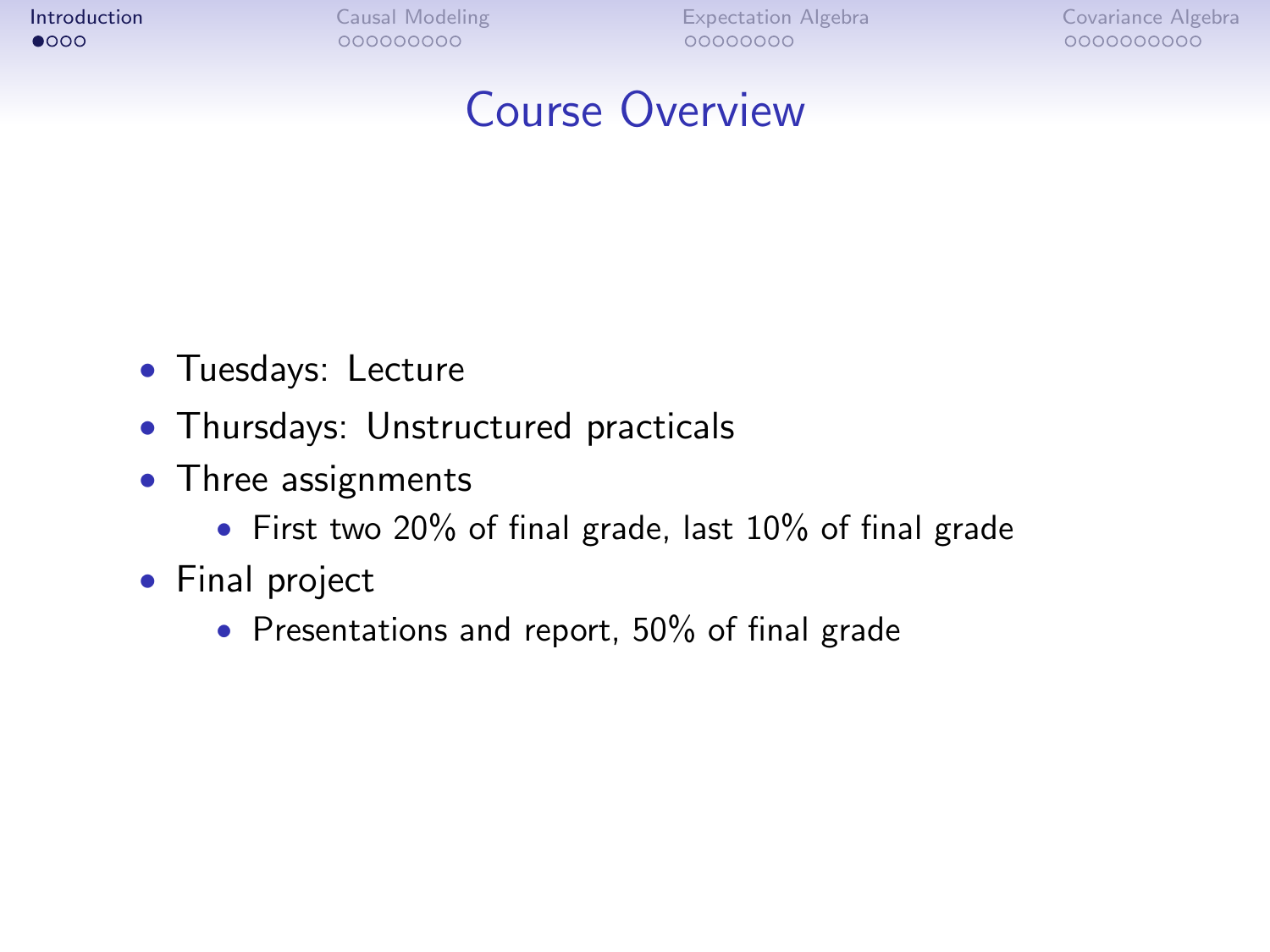# **Schedule**

"Week 1" – Introduction to Structural Equation Modeling

- Thursday May  $3$  Lecture  $+$  practical
- Tuesday May  $8$  Lecture  $+$  practical

Week 2 – Causality and equivalent models

- Tuesday May  $15$  Lecture  $+$  deadline assignment 1
- Thursday May 17 Practical

Week 3 – Time-series analysis and network models

- Tuesday May 22 Lecture  $+$  deadline assignment 2
- Thursday May 24 Free time to work on final project

Week 4 – Wrap-up and presentations

- Tuesday May 29 Recap + practical + (presentations) + deadline assignment 3
- Thursday May 31 Presentations
- Friday June 1 deadline final project report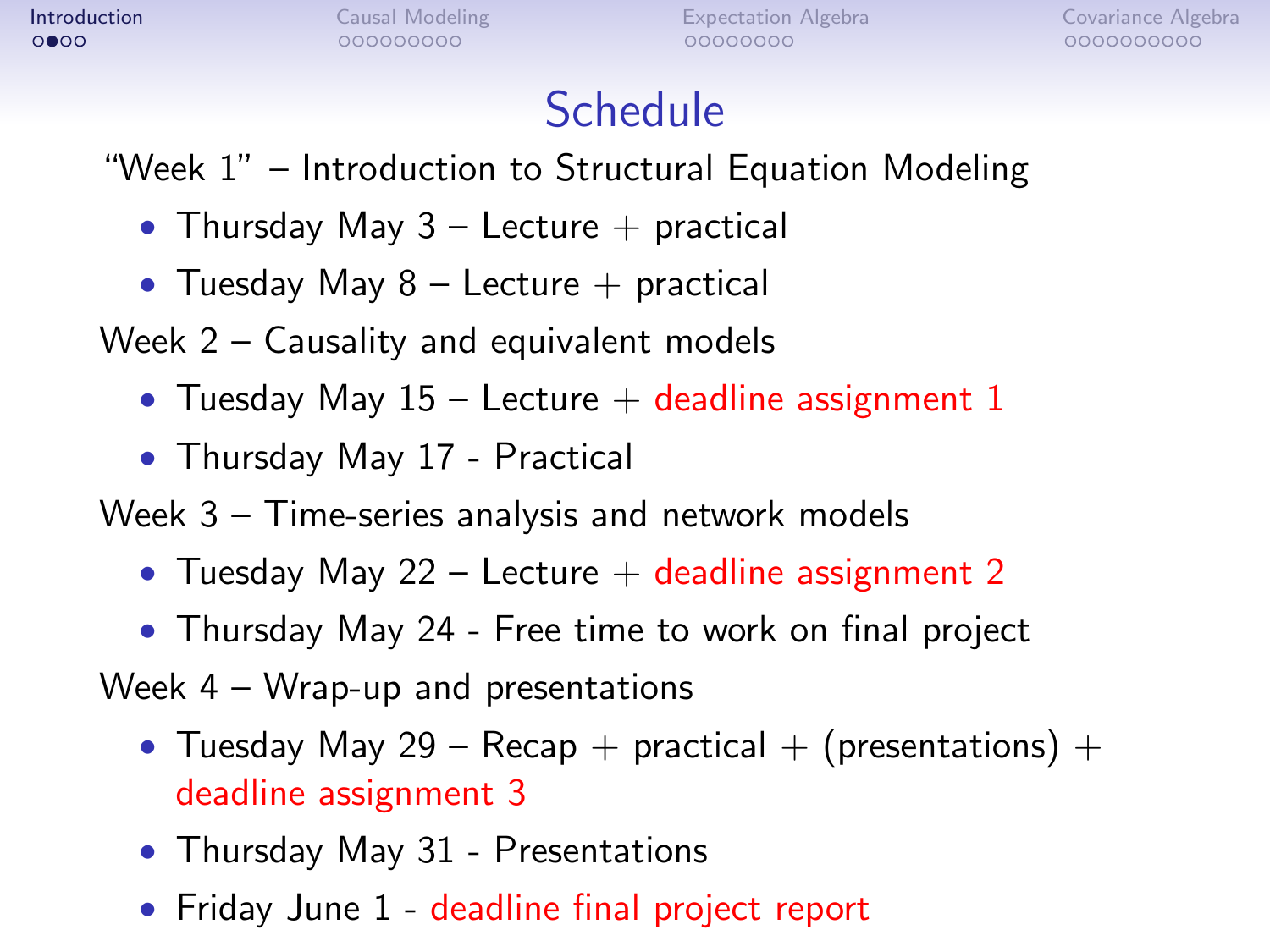## Individual Assignments

Each week, the assignment will be made available 15:00 on Tuesday, and will be due 15:00 the next Tuesday. Each assignment will contribute to 20% or 10% (last week) of your grade.

- Work on the assignments alone.
- Hand in a PDF file and an . R file (in case R was used). If you use Jasp, hand in the Jasp object as well as a screenshot of the options used.
- Make sure your PDF report is as standalone readable as possible. E.g., if you are asked to report a factor loading matrix, then report it in the PDF and not just say "look at .R file".
- Assignments are due before 15:00. If you do not hand in an assignment before 15:00, you will get a 1.
- If you encounter any problems, or have any feedback, please let me know before the deadline, as then I can take it into account or help you.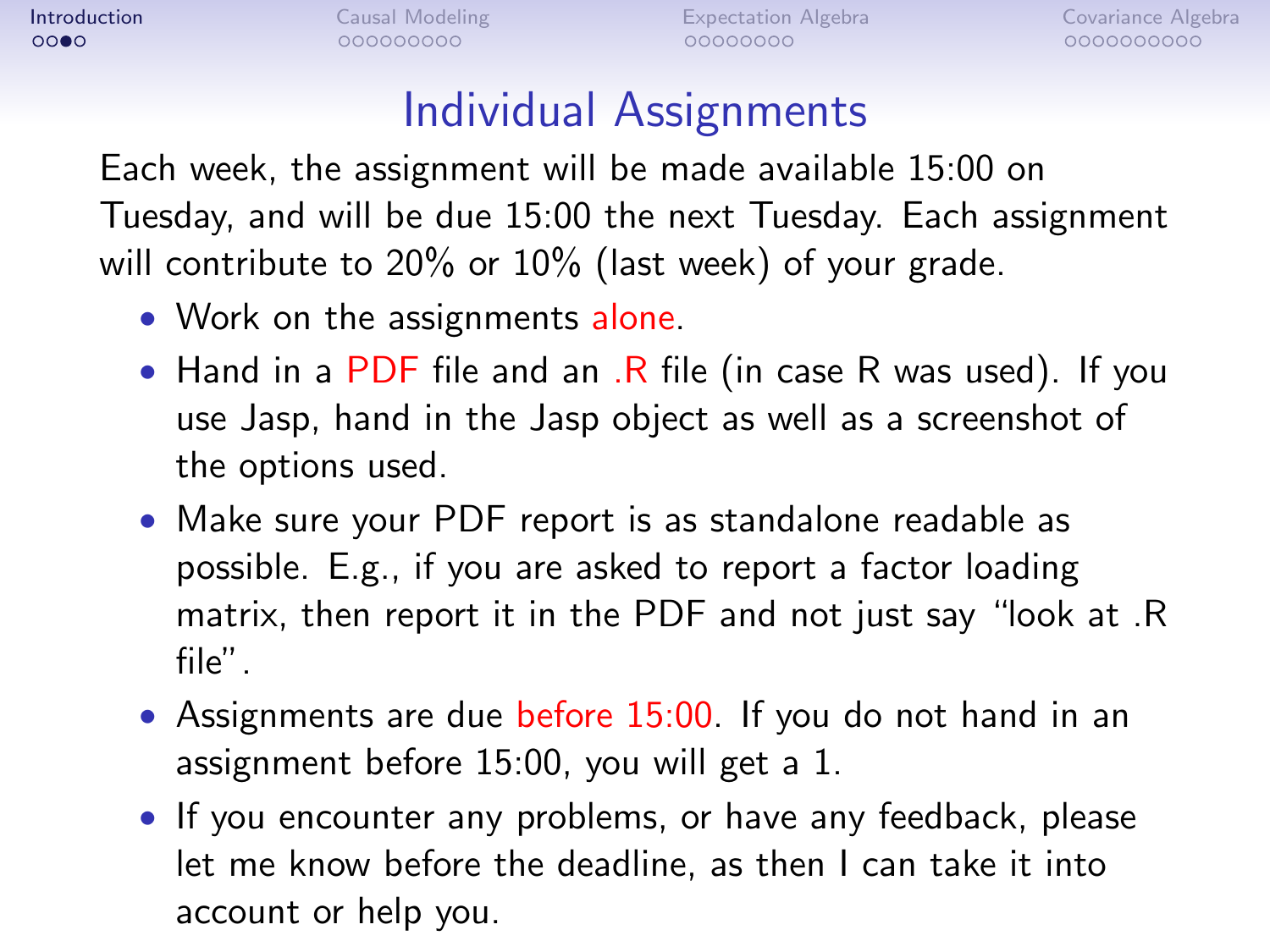# Final Project

Three options:

- 1. Perform a SEM analysis on your own data and write a report (individual)
- 2. Write a manual for semPlot, Onyx, Jasp or Lavaan (individual or with a partner)
- 3. Research an area or a topic of SEM in more detail and teach fellow students about it

See syllabus on blackboard

- Claim your project using the discussion board on blackboard as soon as possible!
- If you have another idea on a project not listed above, talk to me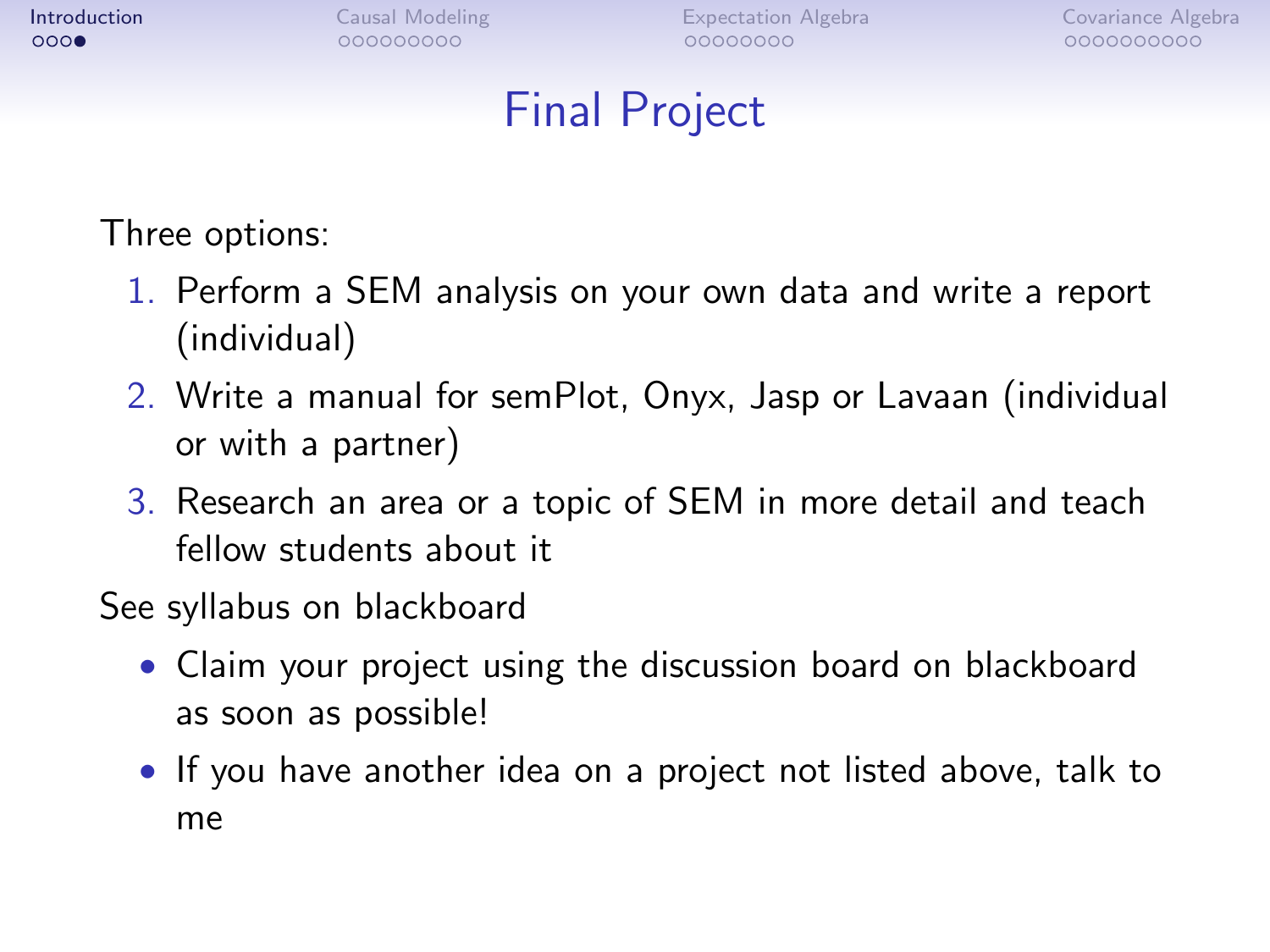<span id="page-5-0"></span>

## Causal modeling

- This course will introduce structural equation modeling (SEM)
- In SEM, we will discuss modeling complex causal hypotheses
- Again, all variables are assumed normally distributed and all associations are assumed linear
- Causal hypotheses can be specified between observed and latent variables
- CFA is a special case of SEM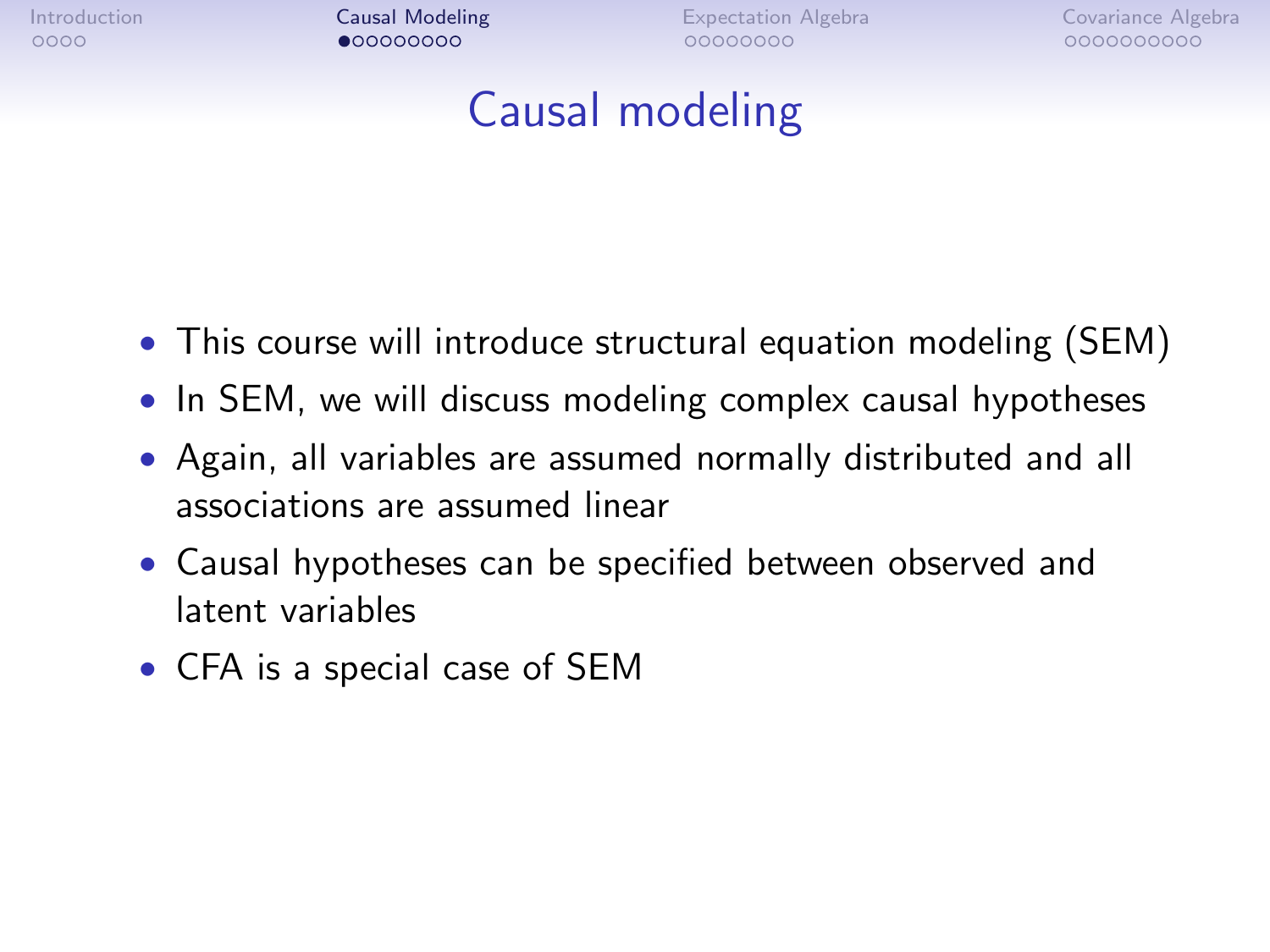## Causal models



 $X$  causes  $Y$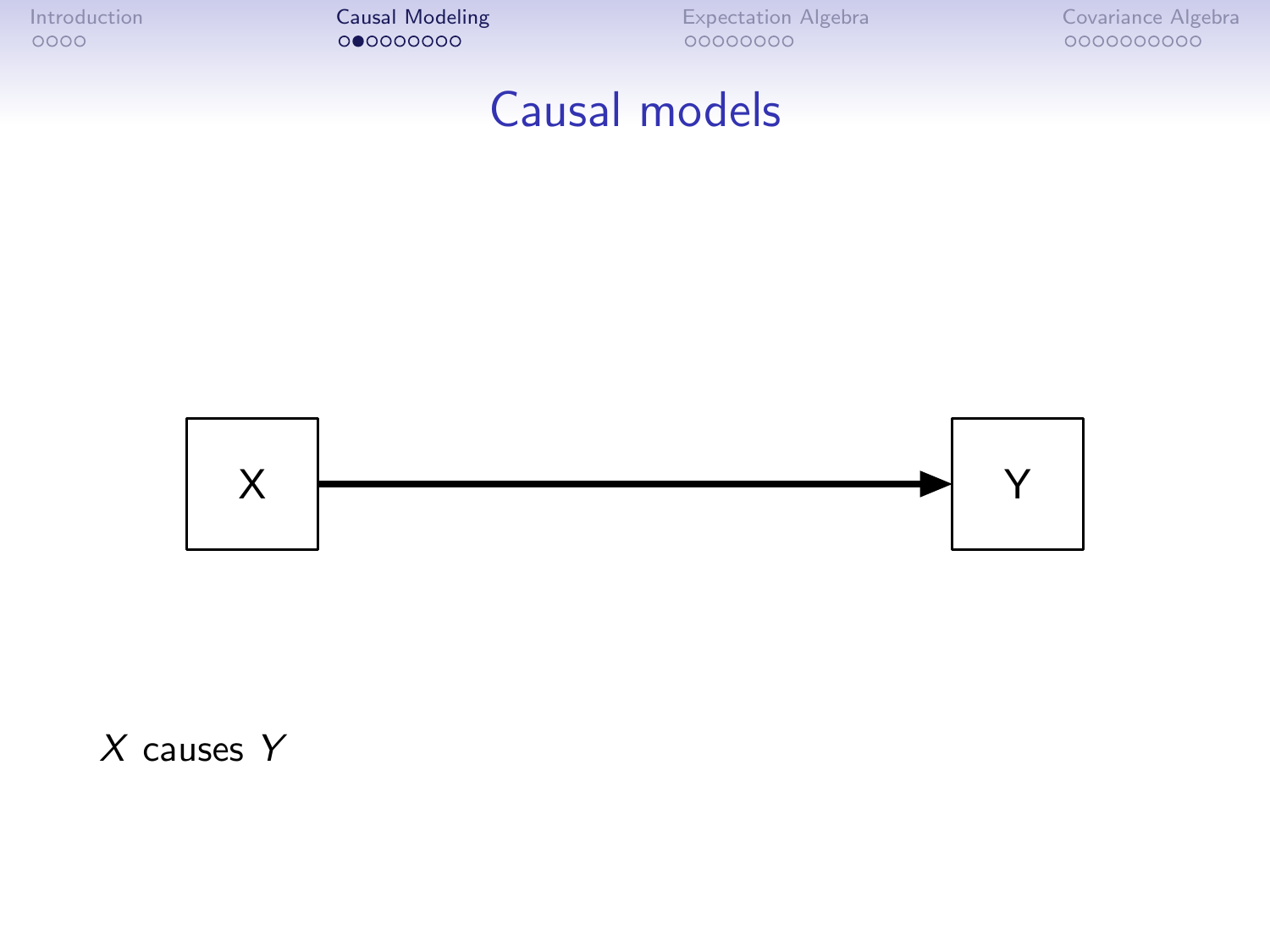# Endogenous and exogenous

- **Exogenous** (independent) variables are variables of which the causal origin are not modeled
	- Exogenous variables have a variance (sometimes not drawn)
	- Exogenous variables, except residuals, are allowed to covary (sometimes not drawn)
	- Latents:  $\xi$  (xi); observed: x (x is also used for indicators of latent exogenous variables)
	- Residuals are exogenous
- **Endogenous** (dependent) variables are variables of which the causal origin are modeled
	- Simply stated: endogenous variables have incoming arrows
	- Endogenous variables do not have a variance by themselves
	- Latents:  $\eta$  (eta); observed:  $\nu$
	- The causal equation for endogenous variables can be derived from the path diagram by summing all incoming edges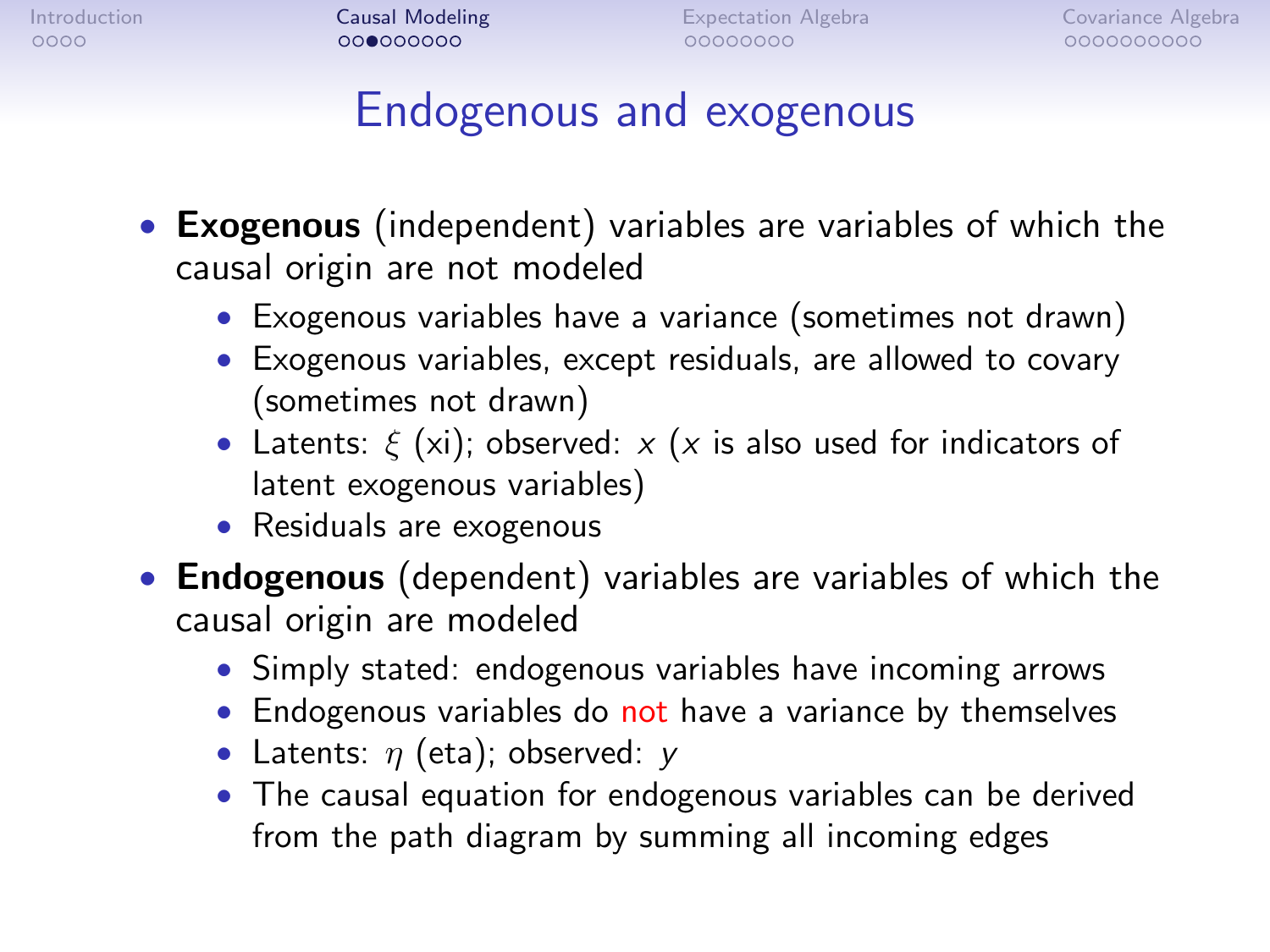



#### $X$  is exogenous,  $Y$  is endogenous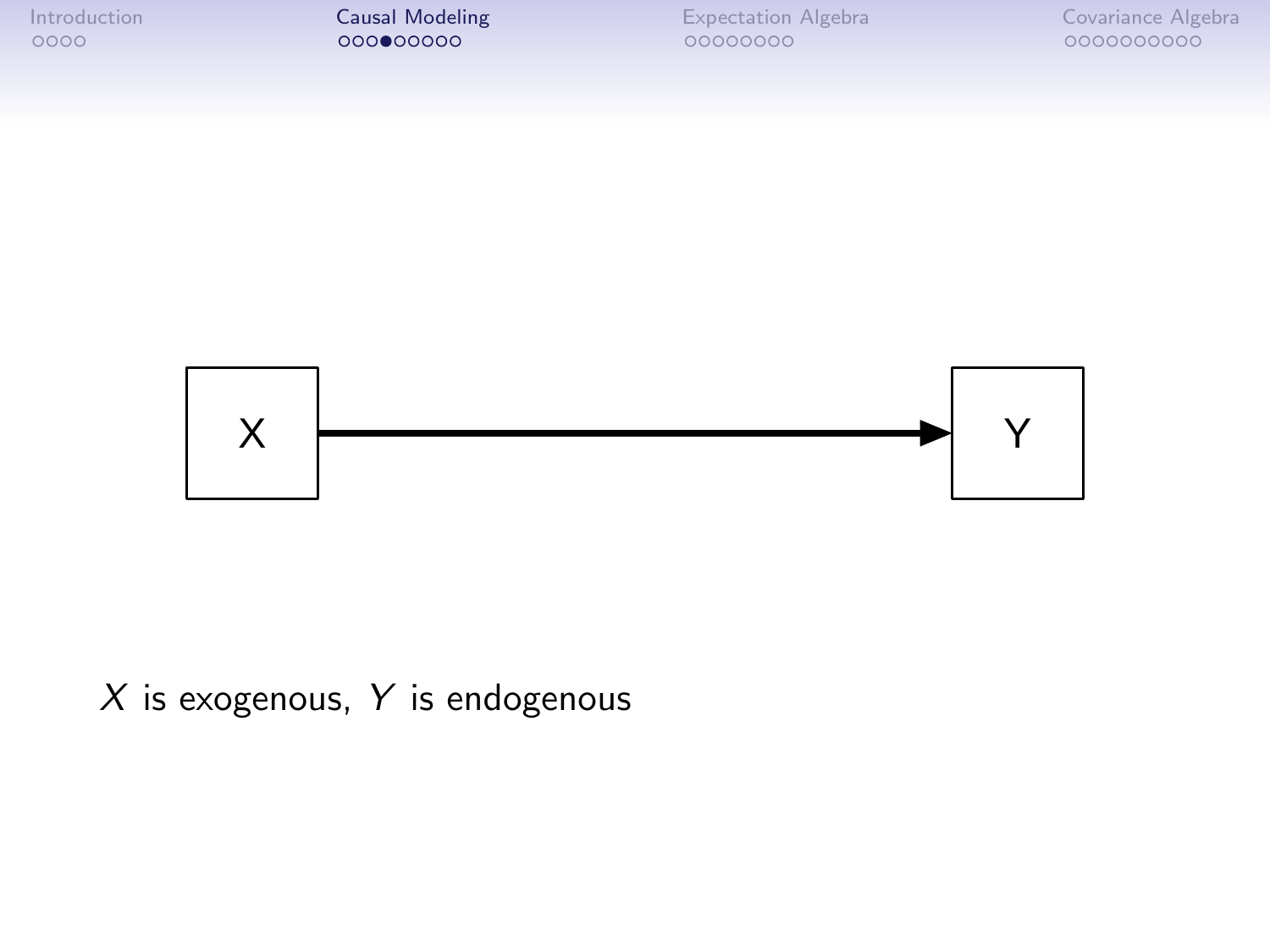

#### $y_i = x_i$

Causal effect goes from right hand side to left hand side. Experimentally changing  $x$  will change  $y$ , experimentally changing  $v$  will not change  $x$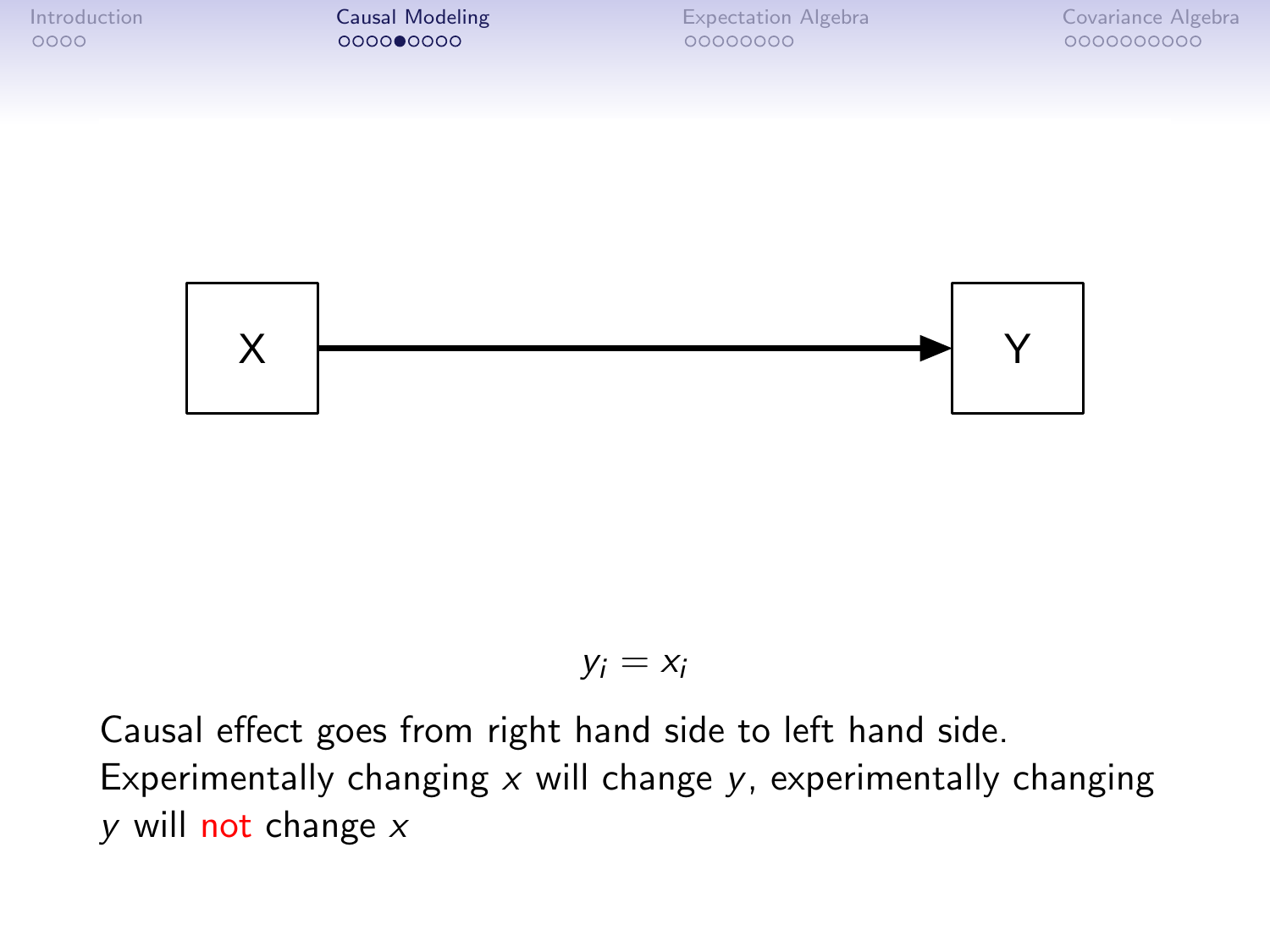[Introduction](#page-1-0) **[Causal Modeling](#page-5-0)** [Expectation Algebra](#page-14-0) [Covariance Algebra](#page-24-0) Covariance Algebra Covariance Algebra Covariance Algebra Covariance Algebra Covariance Algebra Covariance Algebra Covariance Covariance Covariance Covar



 $y_i = \beta x_i$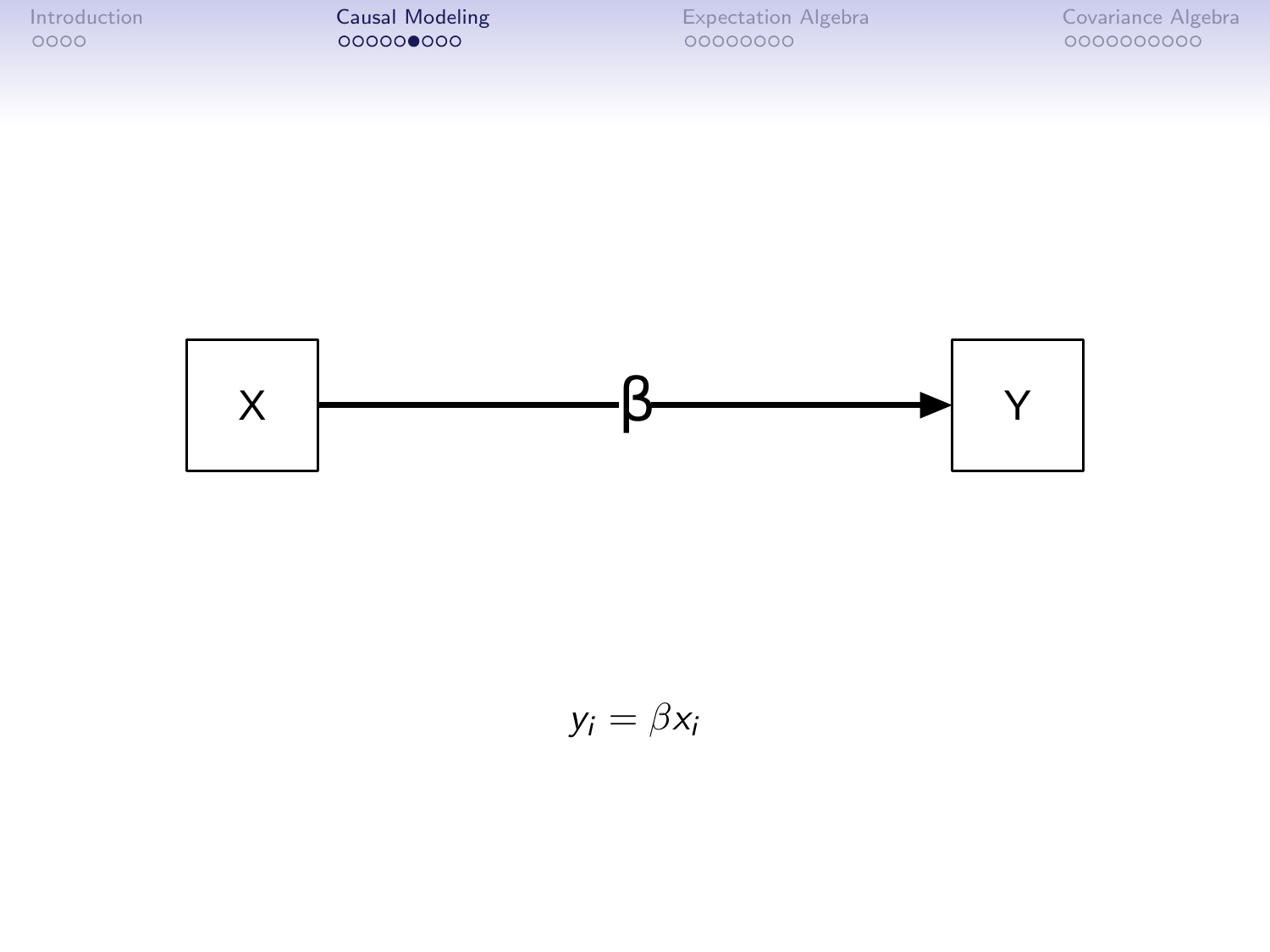[Introduction](#page-1-0) **[Causal Modeling](#page-5-0)** [Expectation Algebra](#page-14-0) [Covariance Algebra](#page-24-0) Covariance Algebra Covariance Algebra Covariance Algebra Covariance Algebra Covariance Algebra Covariance Algebra Covariance Covariance Covariance Covar



$$
y_i = \beta x_i + \varepsilon_i
$$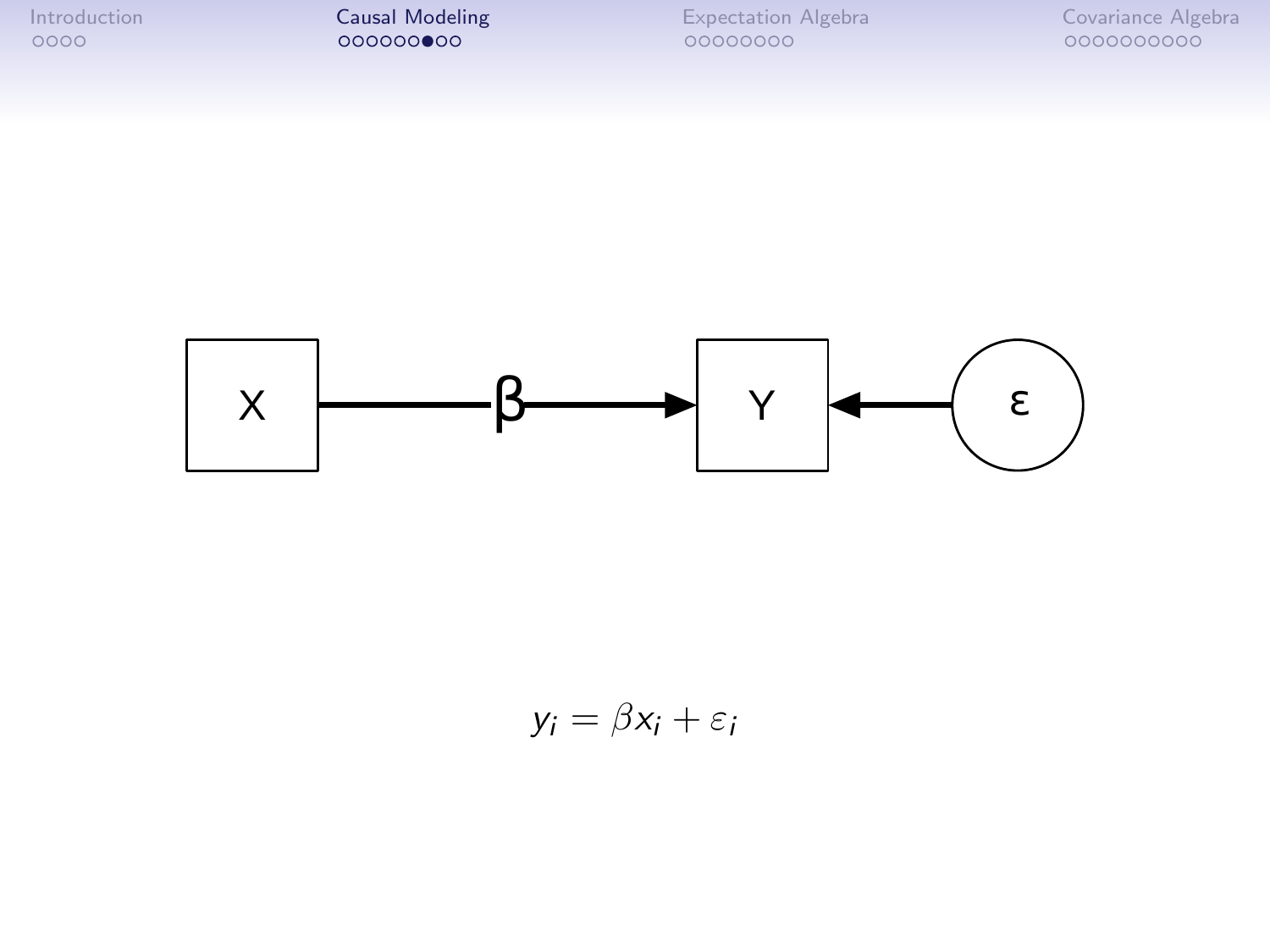[Introduction](#page-1-0) [Causal Modeling](#page-5-0) [Expectation Algebra](#page-14-0) [Covariance Algebra](#page-24-0) Exogenous variables have a variance (often not drawn)



$$
y_i = \beta x_i + \varepsilon_i
$$
  
\n
$$
x \sim N(\mu_x, \sigma_x)
$$
  
\n
$$
\varepsilon \sim N(0, \theta)
$$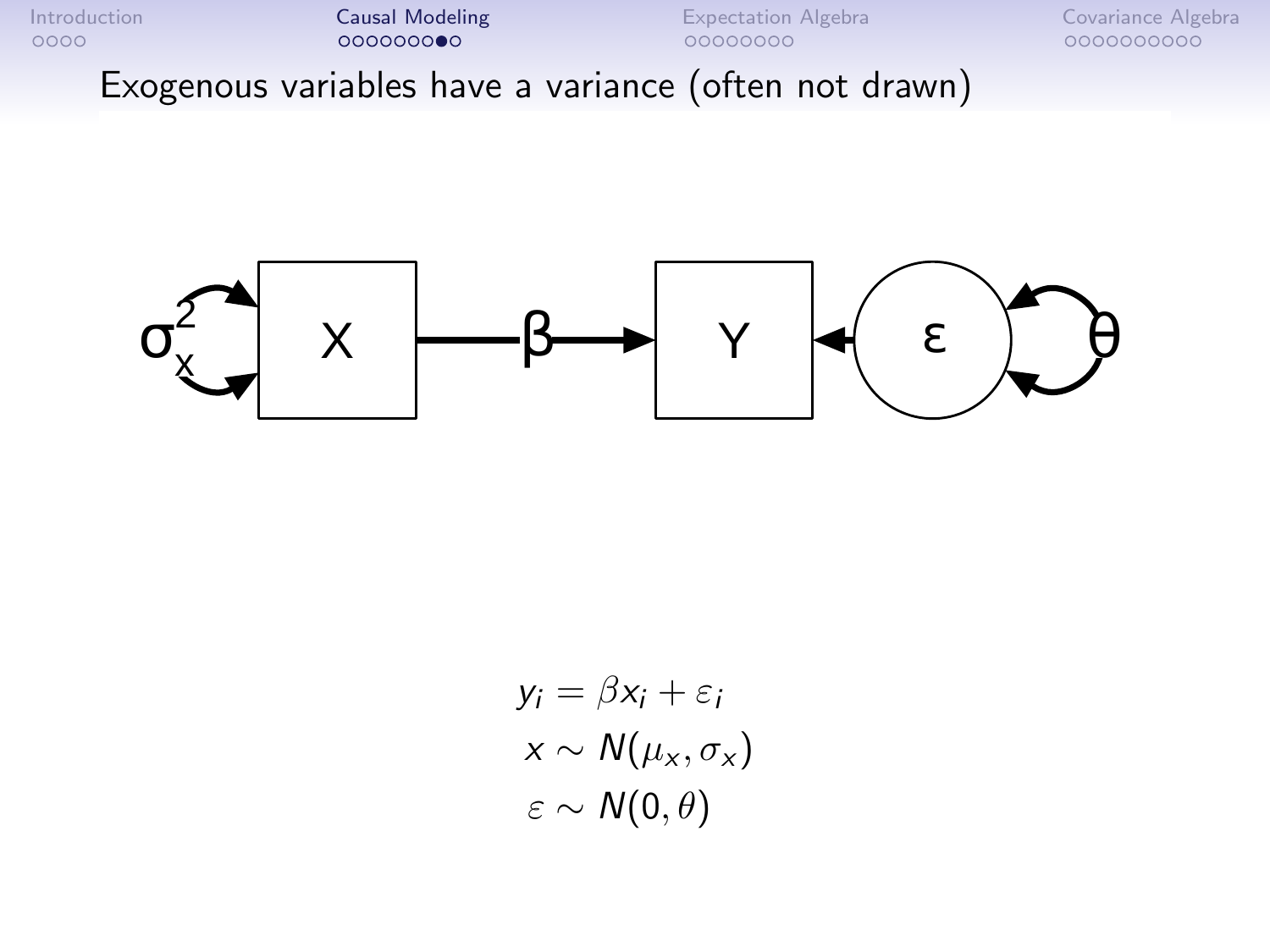$$
y_i = \beta x_i + \varepsilon_i
$$
  
\n
$$
x \sim N(\mu_x, \sigma_x)
$$
  
\n
$$
\varepsilon \sim N(0, \theta)
$$

Three observations (variance of  $x$  and  $y$  and covariance between  $x$ and  $y$ ), three unknowns. Solvable!

$$
Var(x) = \sigma_x^2
$$
  
 
$$
Var(y) = \beta^2 \sigma_x^2 + \theta
$$
  
 
$$
Cov(x, y) = \beta \sigma_x^2
$$

In addition, we can derive that the expected value (mean) of  $y$ becomes:

$$
\mathcal{E}(y)=\beta\mathcal{E}(x).
$$

But why?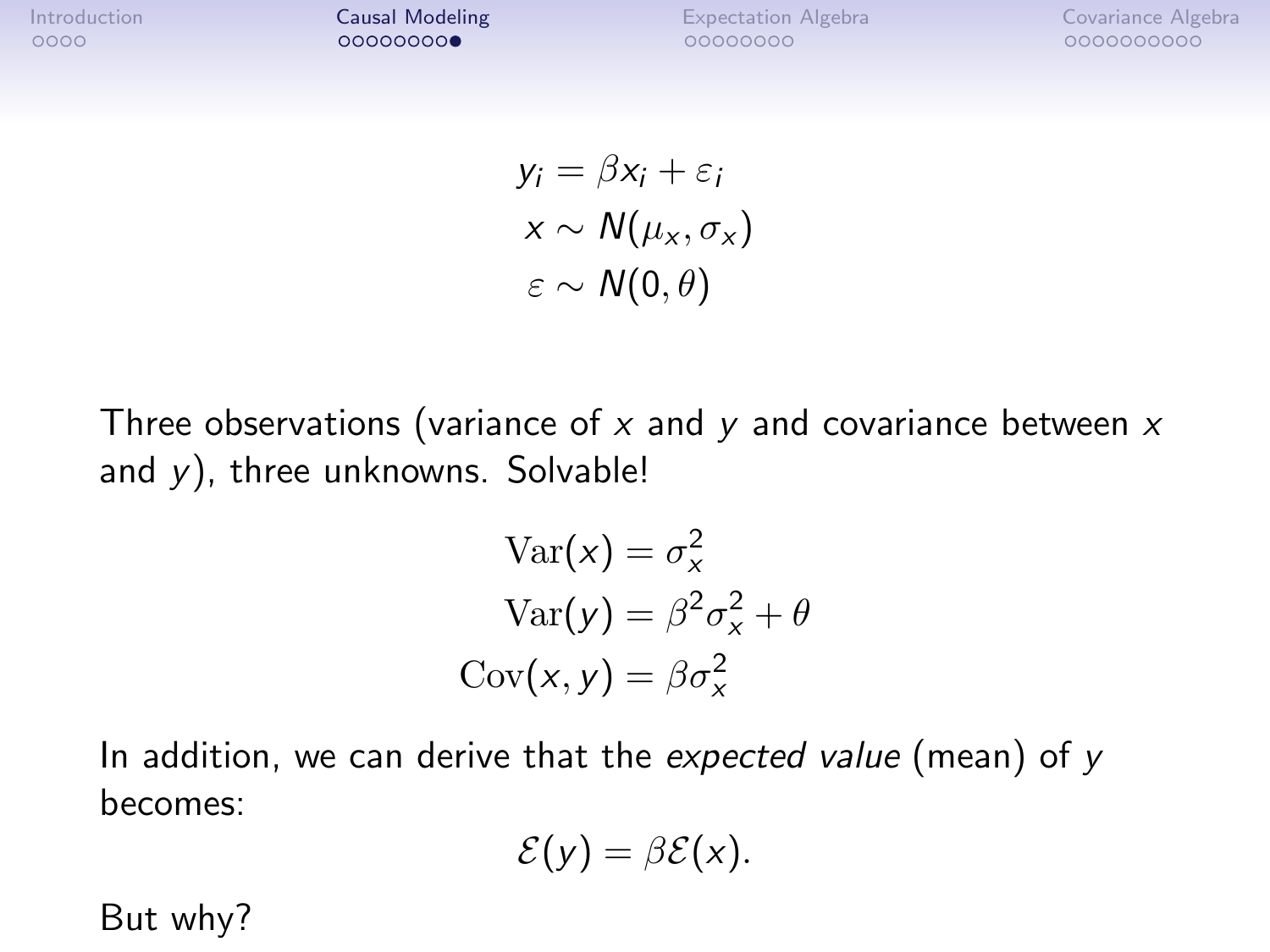<span id="page-14-0"></span>

## Expected Values

Suppose someone offers you to play the following game: You throw a dice, if you throw a 6 you win 6 Euro, but if you throw any other number you pay 1 Euro. Would it, statistically, be smart to play this game?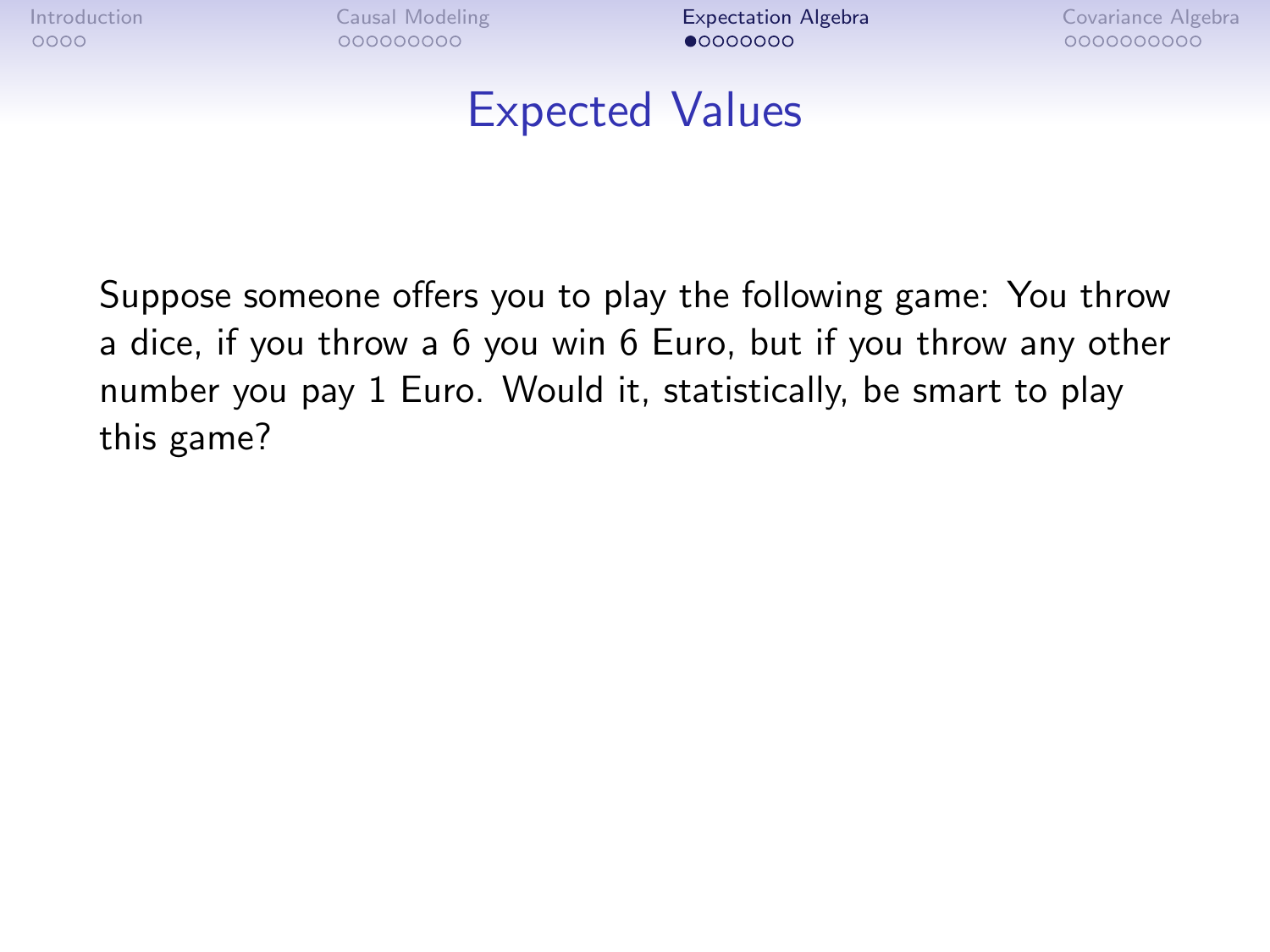## Expected Values

Suppose someone offers you to play the following game: You throw a dice, if you throw a 6 you win 6 Euro, but if you throw any other number you pay 1 Euro. Would it, statistically, be smart to play this game?

Given a 1/6 probability to win 6 Euro and a 5/6 probability to lose 1 Euro, we expect to win:

$$
6\times\frac{1}{6}-1\times\frac{5}{6}=0.166\ldots
$$

We should play this game!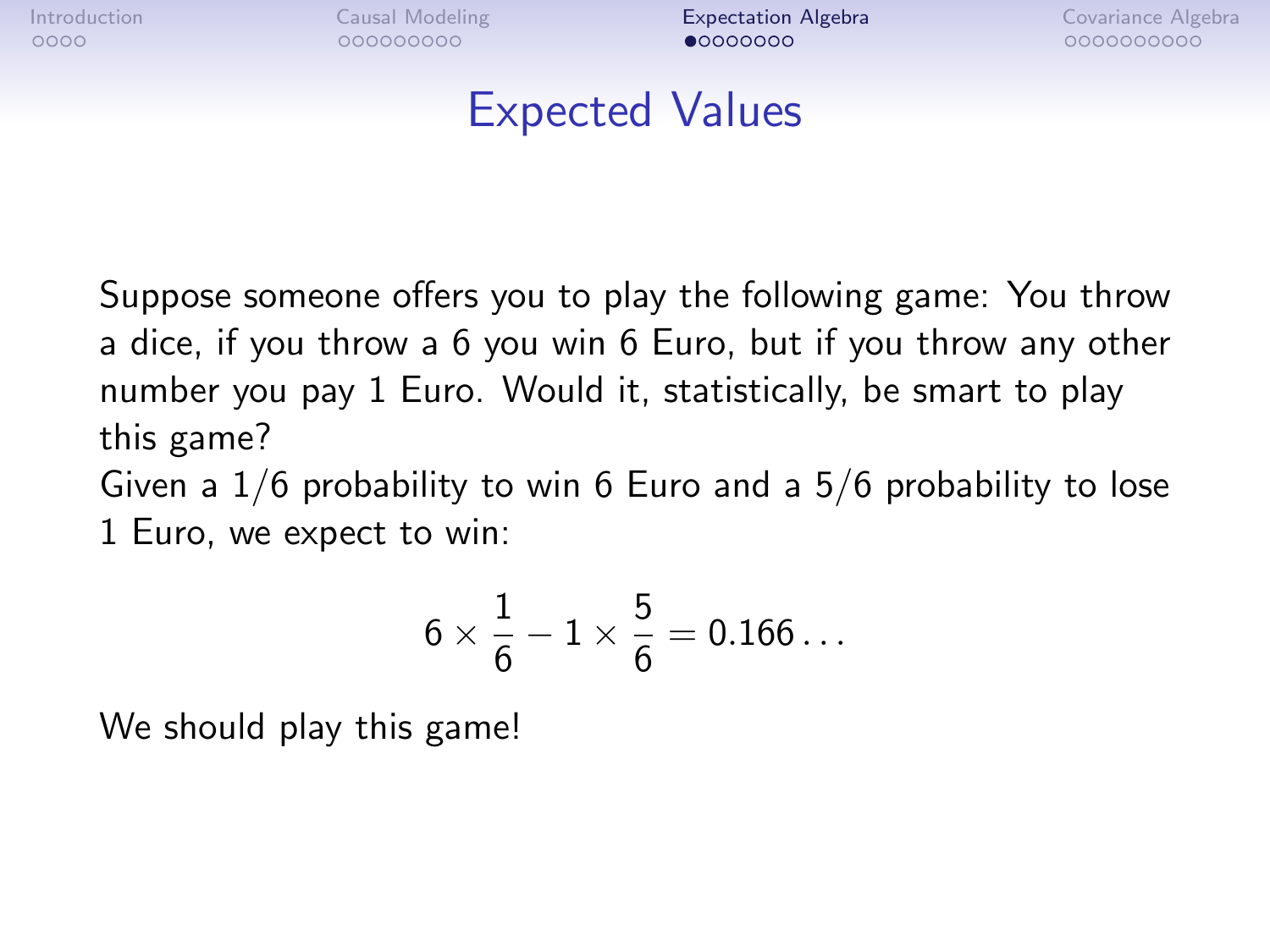### Expected Values

Let  $\mathcal{E}(x)$  denote the expected value (mean) of a random variable x that can take K different states (e.g,  $K = 2$  when you can win or lose). We can obtain the expected value as follows:

$$
\mathcal{E}(x) = \sum_{k=1}^K x_k \Pr(x = x_k).
$$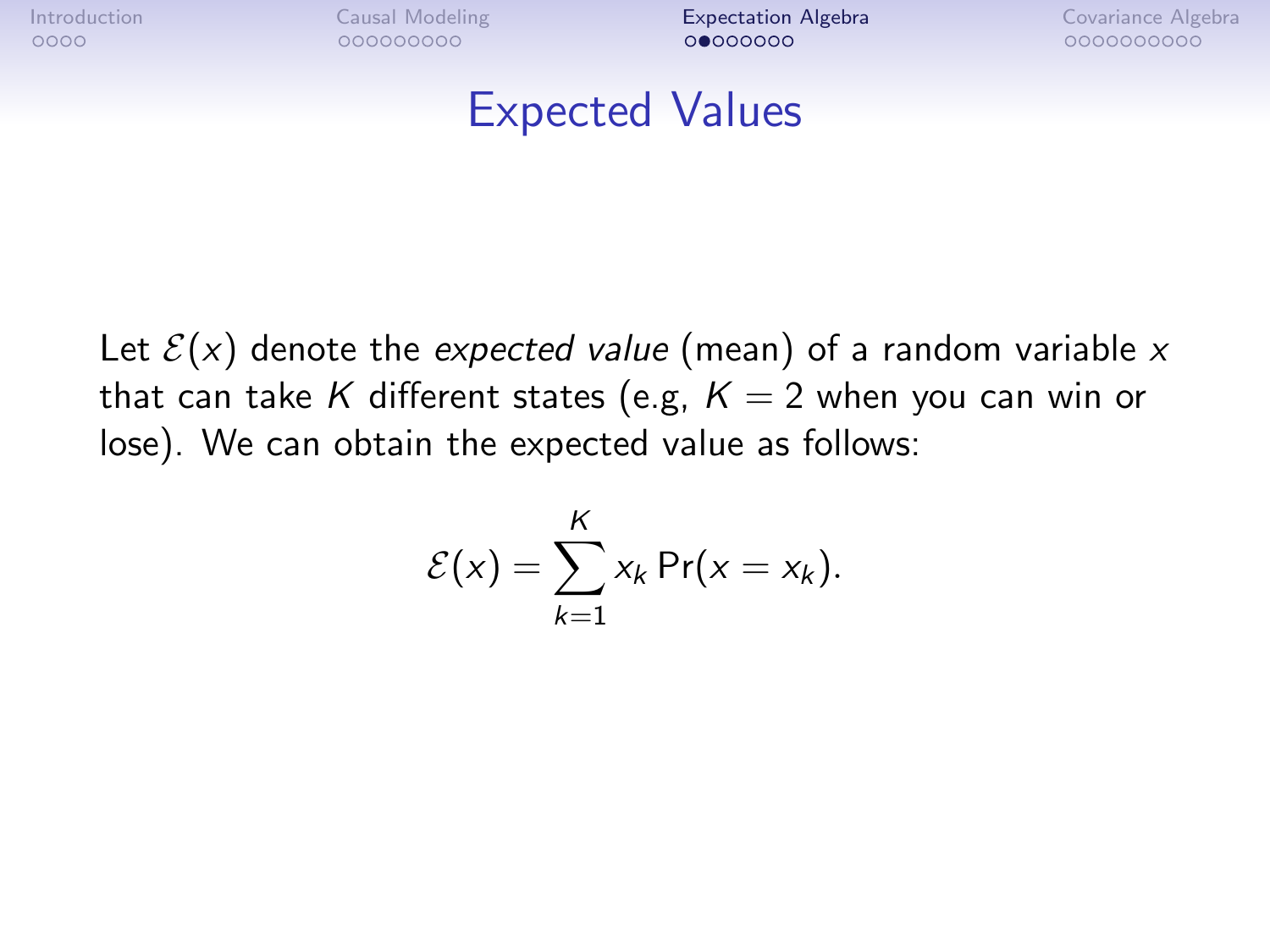

If you bet on a number and the ball falls on that number, you win 35 times your bet! Should you play this game?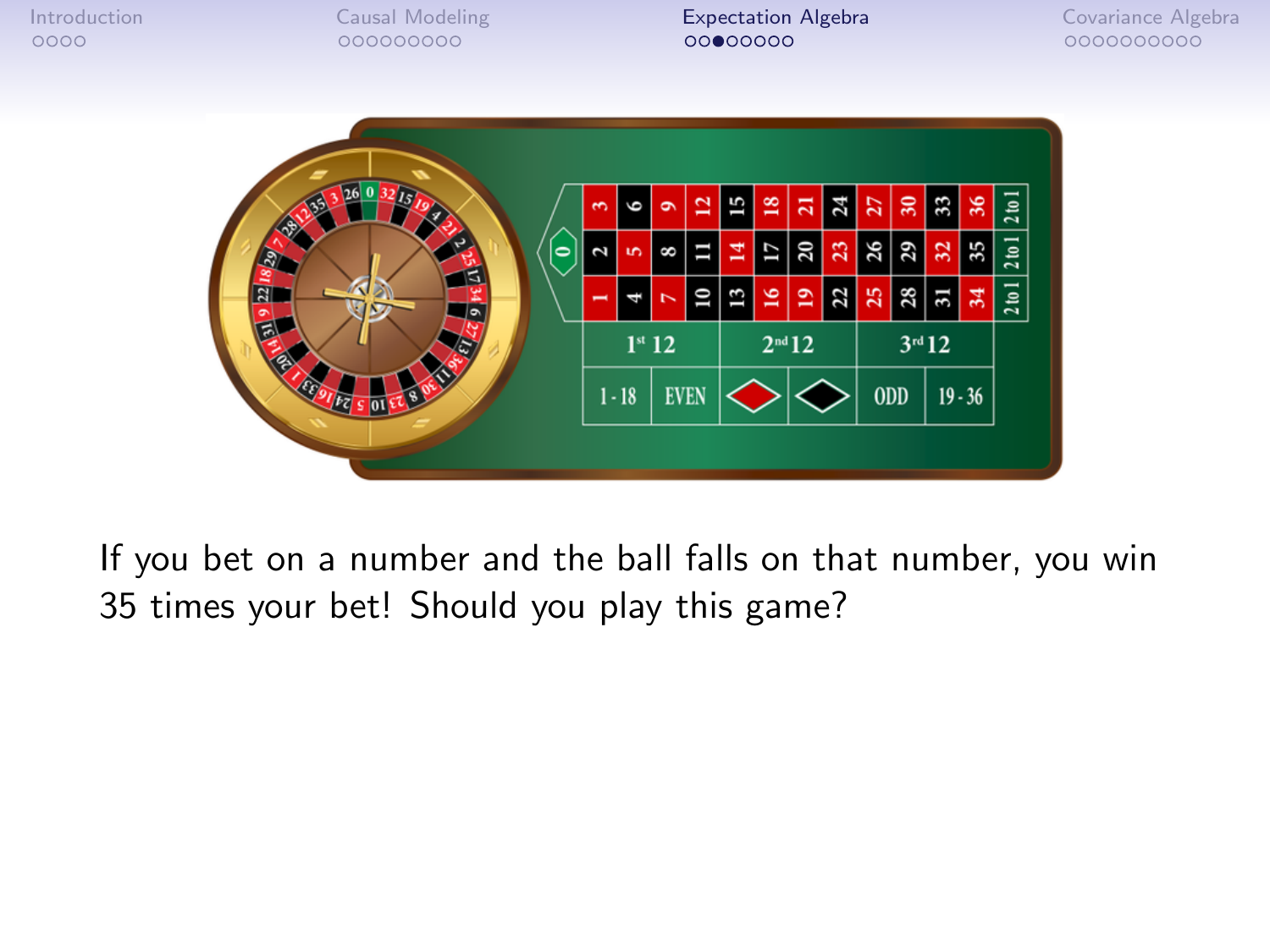

If you bet on a number and the ball falls on that number, you win 35 times your bet! Should you play this game? Suppose we bet 1 Euro, the expected value is:

$$
\frac{1}{37} \times 35 - \frac{36}{37} \times 1 = -0.027
$$

So you expect to lose 2.7 cent on average for every bet. This is true for every possible bet you can place!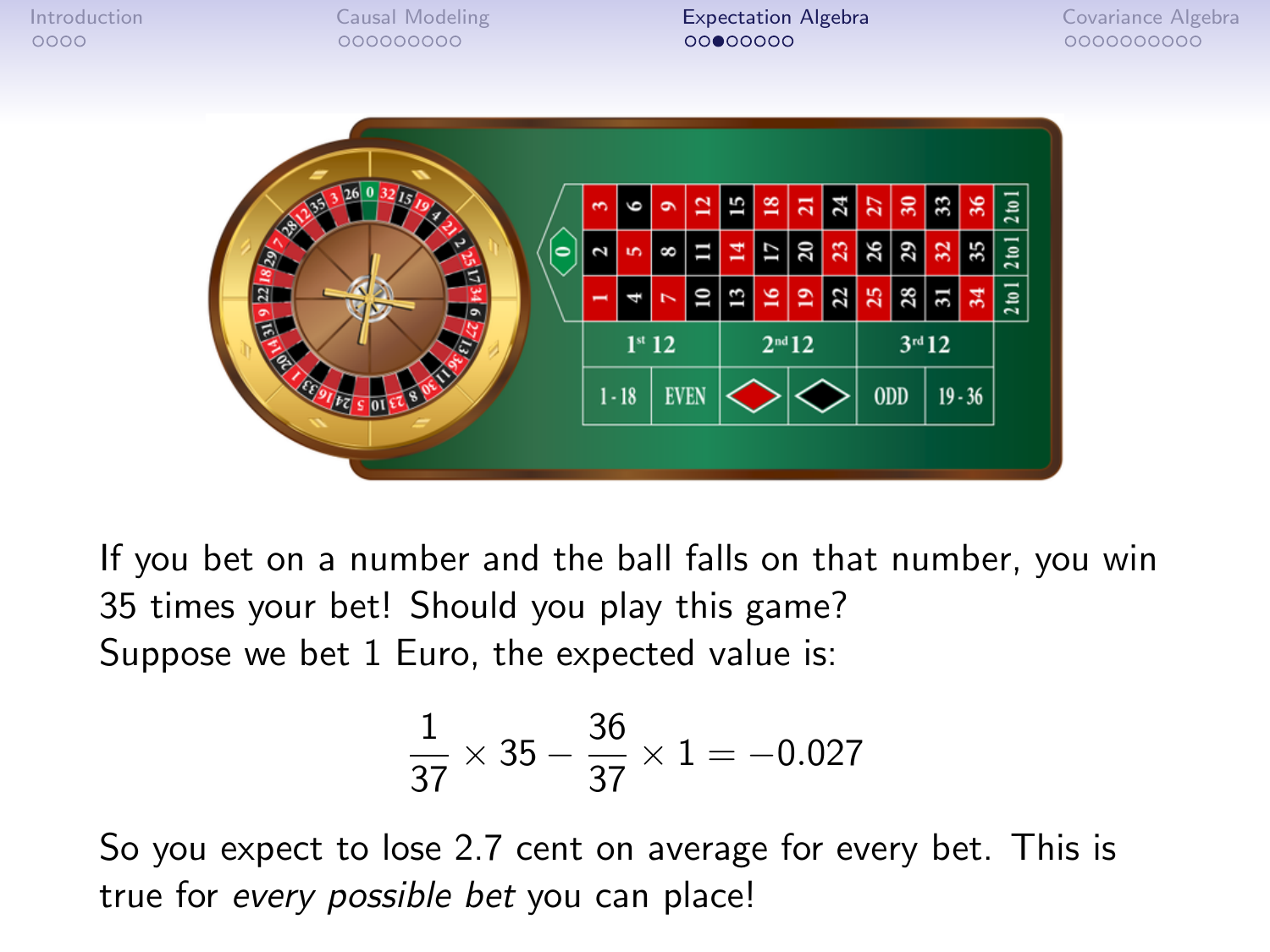### Expected Values

If x is continuous,  $k \to \infty$  and  $Pr(x = x_k) \to 0$ , but we can still compute the expected value by using the density function  $f(x)$  and integration:

$$
\mathcal{E}(x) = \int_{\mathbb{R}} xf(x) dx.
$$

More general, for any function  $g(x)$ , we can obtain:

$$
\mathcal{E}(g(x))=\int_{\mathbb{R}}g(x)f(x)\,dx.
$$

With this we can e.g. proof that if  $x \sim \mathcal{N}(\mu, \sigma_x^2)$ :

$$
\mathcal{E}(x) = \mu
$$
  
Var(x) = 
$$
\mathcal{E}((x - \mu)^2) = \sigma_x^2
$$

For example, see: https://www.statlect.com/probabilitydistributions/normal-distribution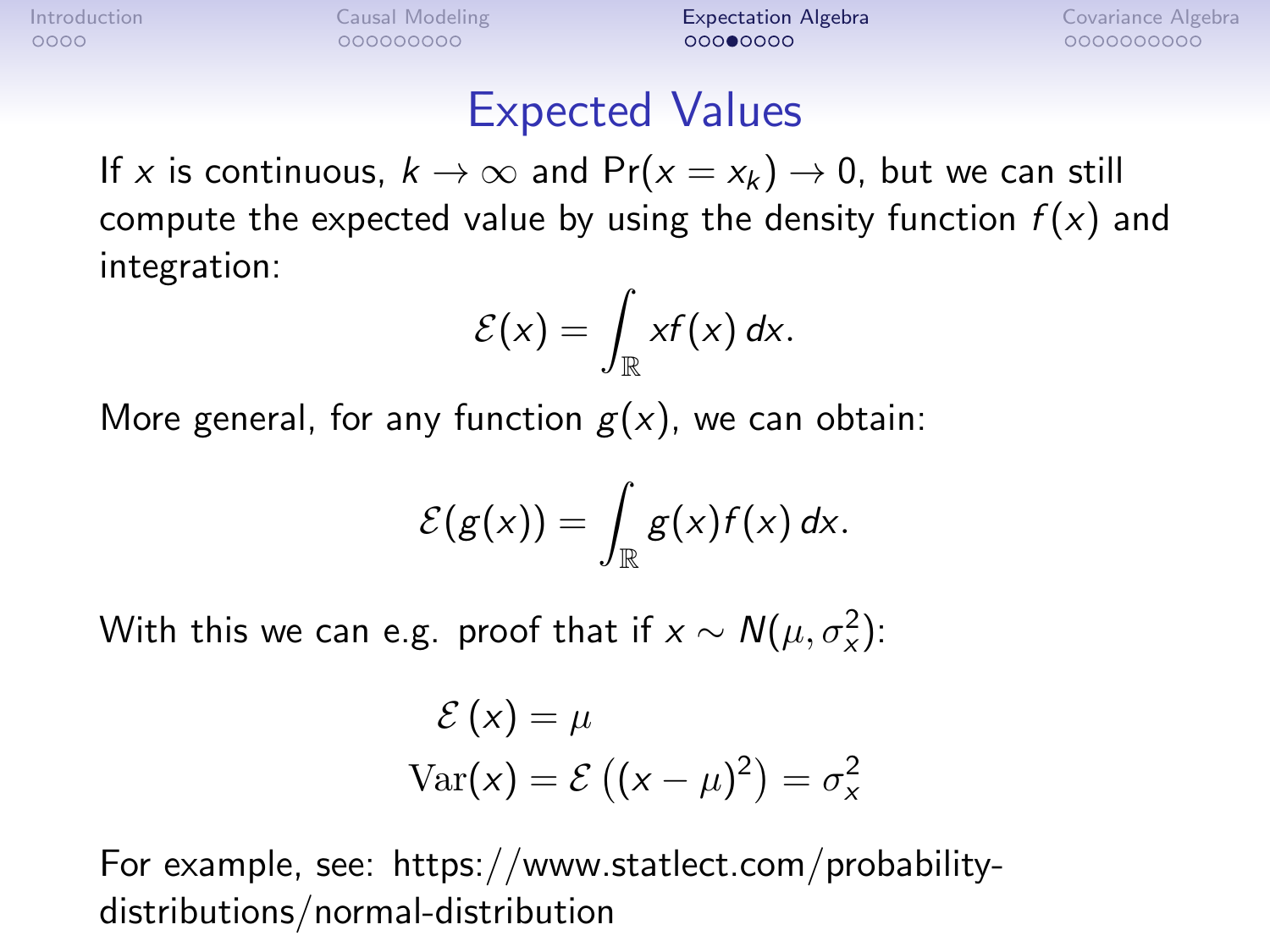#### Expected Values

From:

$$
\mathcal{E}(g(x))=\int_{\mathbb{R}}g(x)f(x)\,dx.
$$

we can derive the following rules:

$$
\mathcal{E}(\alpha) = \alpha
$$
  
\n
$$
\mathcal{E}(\alpha x) = \alpha \mathcal{E}(x)
$$
  
\n
$$
\mathcal{E}(\alpha x + \beta) = \alpha \mathcal{E}(x) + \beta
$$
  
\n
$$
\mathcal{E}(x + y) = \mathcal{E}(x) + \mathcal{E}(y)
$$
  
\n
$$
\mathcal{E}(\alpha x + \beta y) = \alpha \mathcal{E}(x) + \beta \mathcal{E}(y)
$$

Where  $\alpha$  and  $\beta$  are constants (parameter) and x and y are random variables.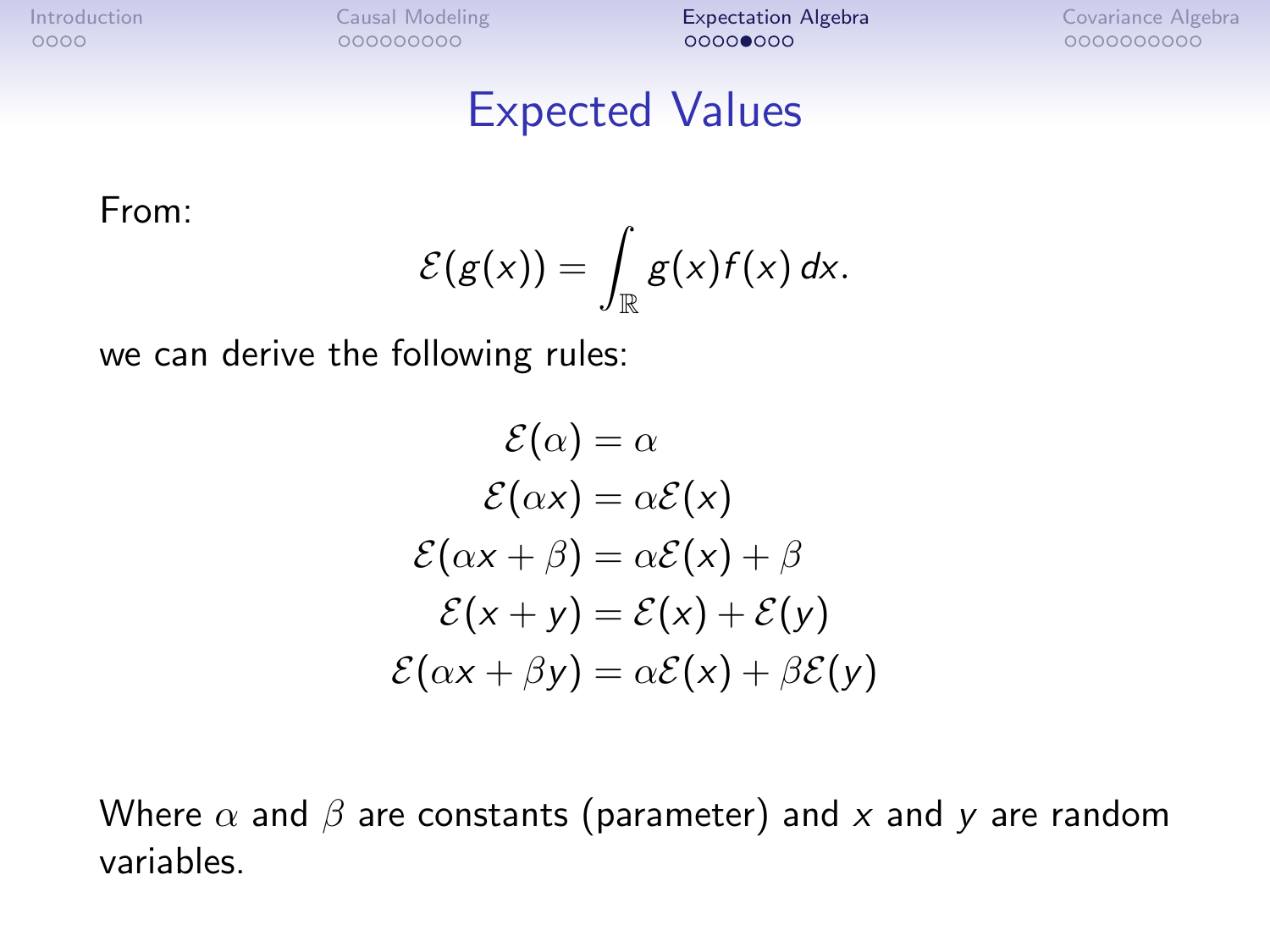Example, the sample mean is defined as:

$$
\bar{x} = \frac{1}{n} \sum_{i=1}^{n} x_i
$$

we can now derive that, if  $\mathsf{y}\sim \mathcal{N}(\mu,\sigma_{\mathsf{x}}^2)$ , this is a good estimate for  $\mu$ :

$$
\mathcal{E}(\bar{x}) = \mathcal{E}\left(\frac{1}{n}\sum_{i=1}^{n} x_i\right)
$$

$$
= \frac{1}{n}\mathcal{E}\left(\sum_{i=1}^{n} x_i\right)
$$

$$
= \frac{1}{n}n\mathcal{E}(x)
$$

$$
= \mu
$$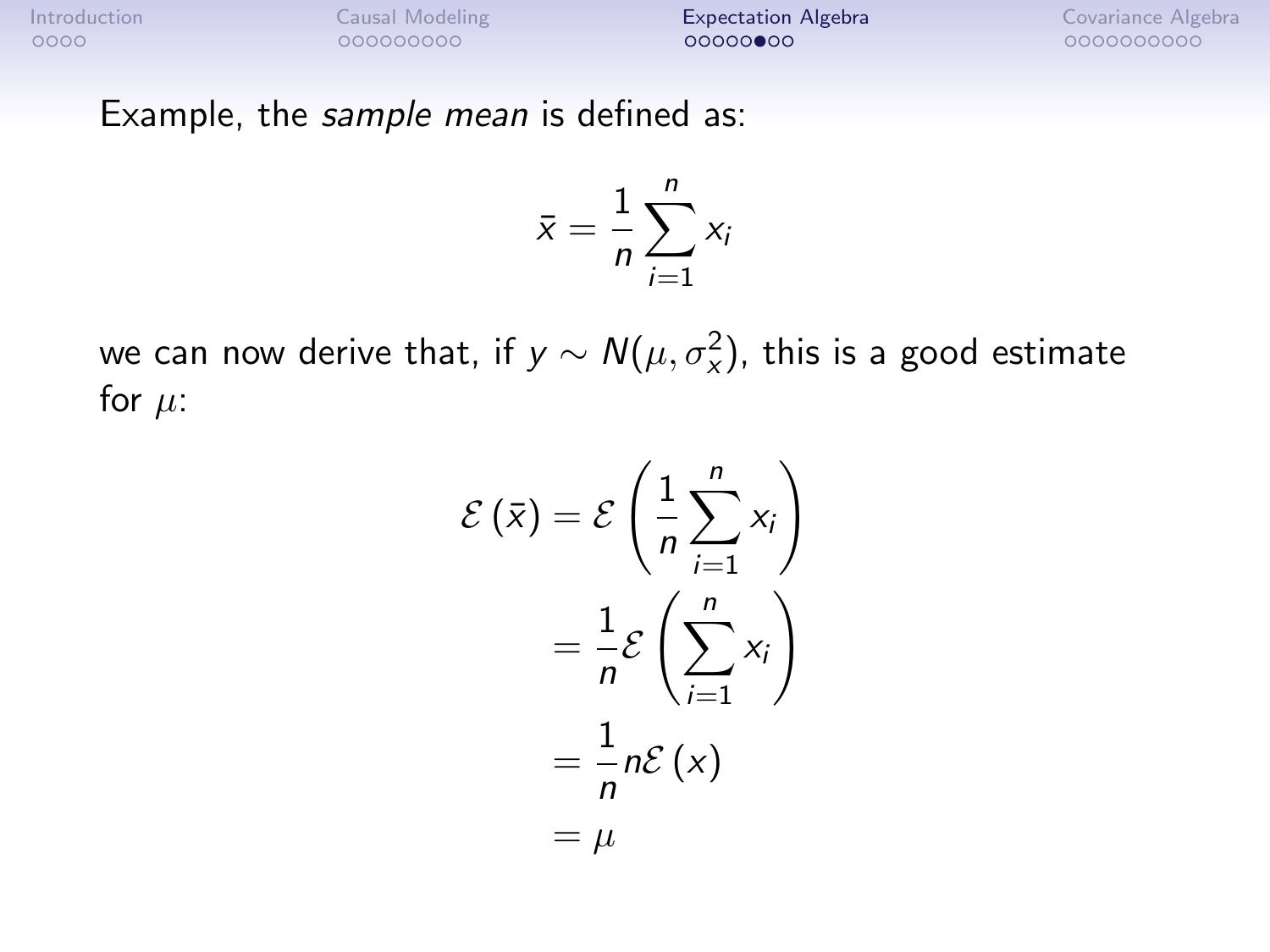

$$
y_i = \beta x_i + \varepsilon_i; x \sim N(\mu_x, \sigma_x); \varepsilon \sim N(0, \theta)
$$

We can now derive:

$$
\mathcal{E}(y) = \mathcal{E}(\beta x + \varepsilon)
$$
  
= 
$$
\mathcal{E}(\beta x) + \mathcal{E}(\varepsilon)
$$
  
= 
$$
\beta \mathcal{E}(x)
$$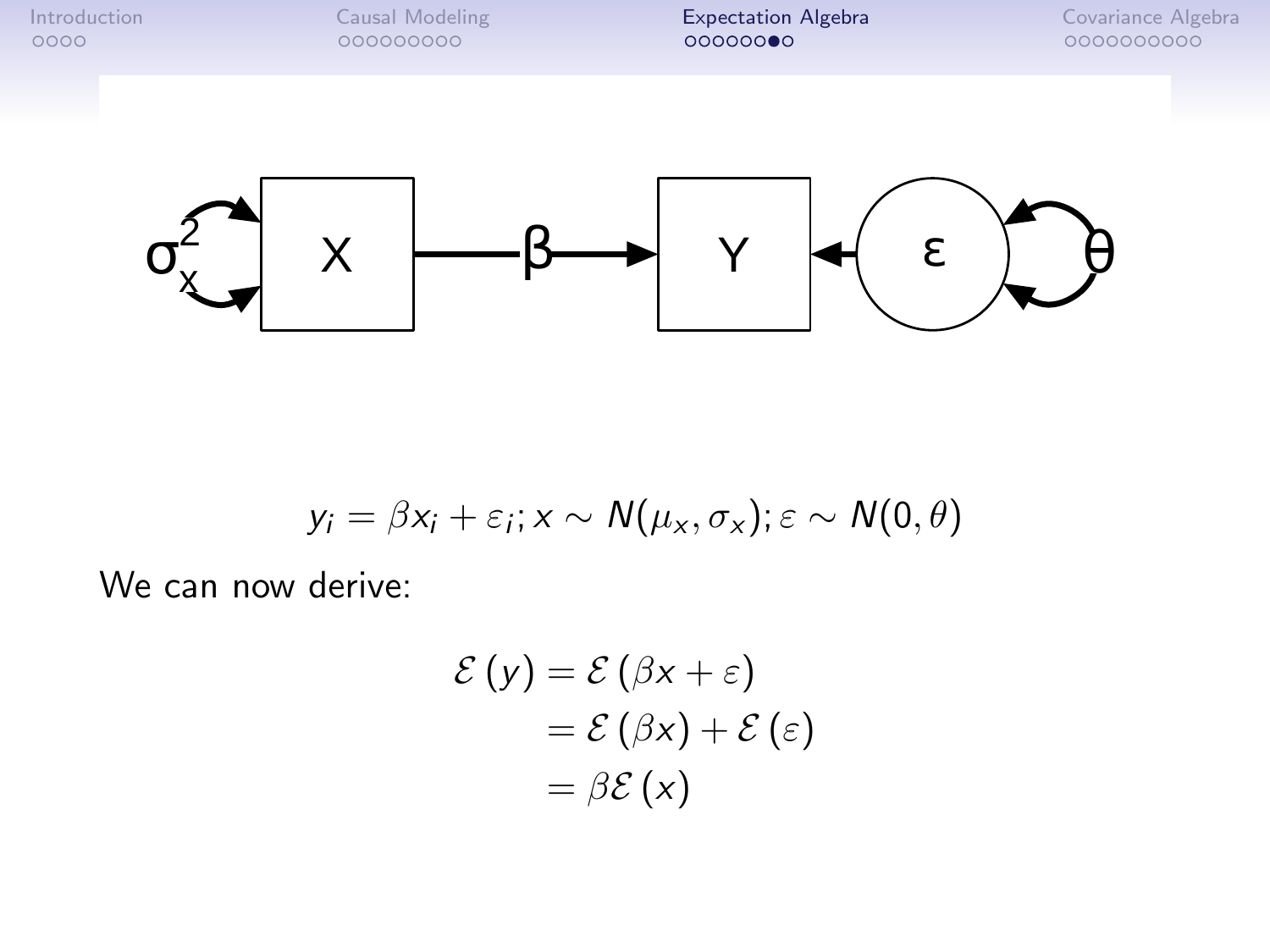## Expected Values

Multivariate generalizations are straightforward:

$$
\mathcal{E}(\mathbf{A}) = \mathbf{A}
$$
  
\n
$$
\mathcal{E}(\mathbf{A}\mathbf{x}) = \mathbf{A}\mathcal{E}(\mathbf{x})
$$
  
\n
$$
\mathcal{E}(\mathbf{x}\mathbf{B}) = \mathcal{E}(\mathbf{x})\mathbf{B}
$$
  
\n
$$
\mathcal{E}(\mathbf{A}\mathbf{x} + \mathbf{B}) = \mathbf{A}\mathcal{E}(\mathbf{x}) + \mathbf{B}
$$
  
\n
$$
\mathcal{E}(\mathbf{x} + \mathbf{y}) = \mathcal{E}(\mathbf{x}) + \mathcal{E}(\mathbf{y})
$$

Where  $\bm{A}$  and  $\bm{B}$  are constant (parameter) matrices. For example, given  $\mathcal{E}(\eta) = \alpha$ :

$$
\mathbf{y}_i = \lambda \eta_i + \varepsilon_i
$$

$$
\mathcal{E}(\mathbf{y}) = \mathcal{E}(\lambda \eta + \varepsilon)
$$

$$
\mathcal{E}(\mathbf{y}) = \lambda \mathcal{E}(\eta) + \mathcal{E}(\varepsilon)
$$

$$
\mathcal{E}(\mathbf{y}) = \lambda \alpha
$$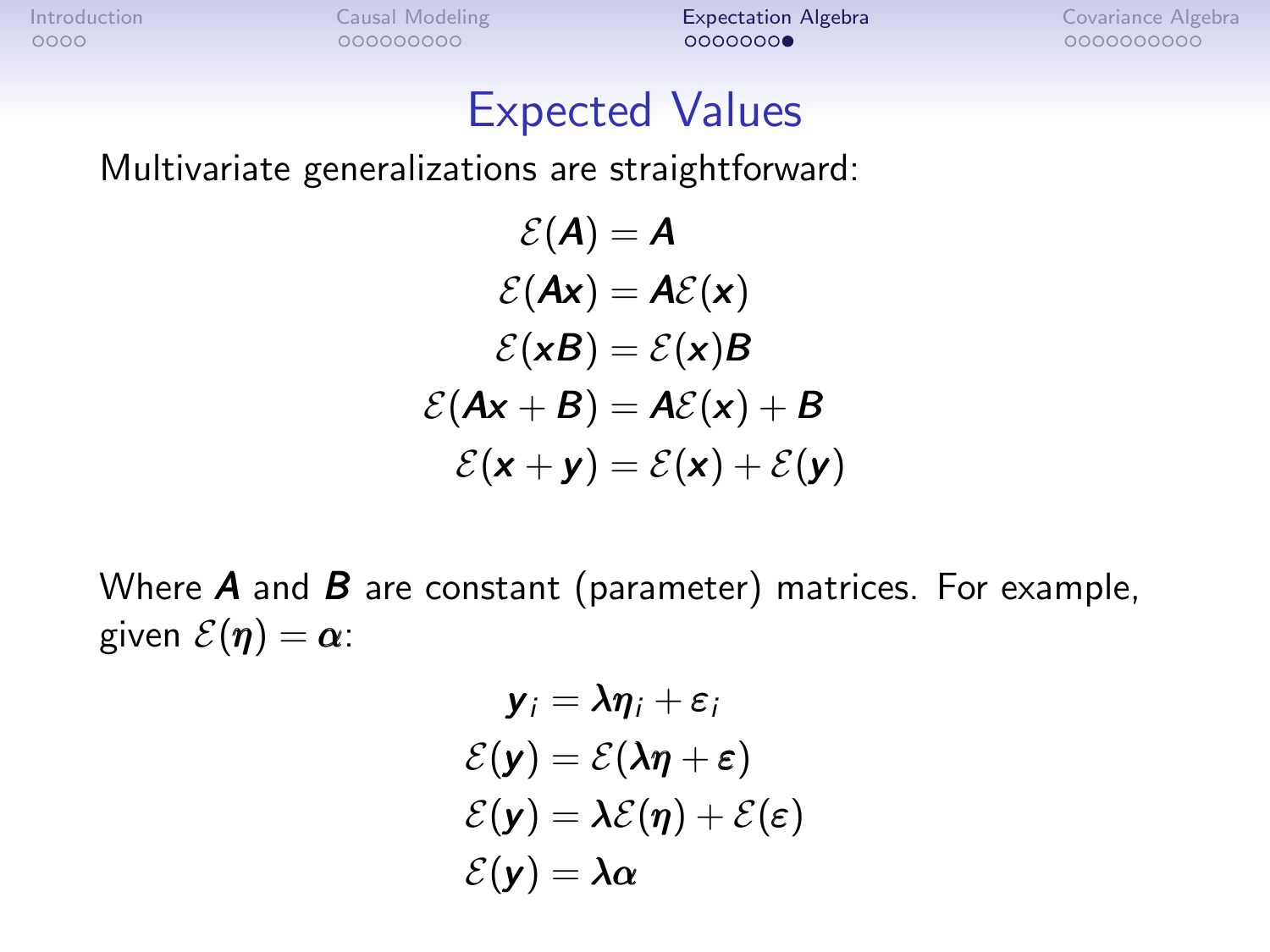<span id="page-24-0"></span>

Given that  $\text{Var}(x) = \mathcal{E}\left((x - \mu_x)^2\right)$  and  $\mathcal{E}\left(x\right) = \mu_x = -0.027$  for betting 1 Euro in Roulette. What is the variance and standard deviation of our bet?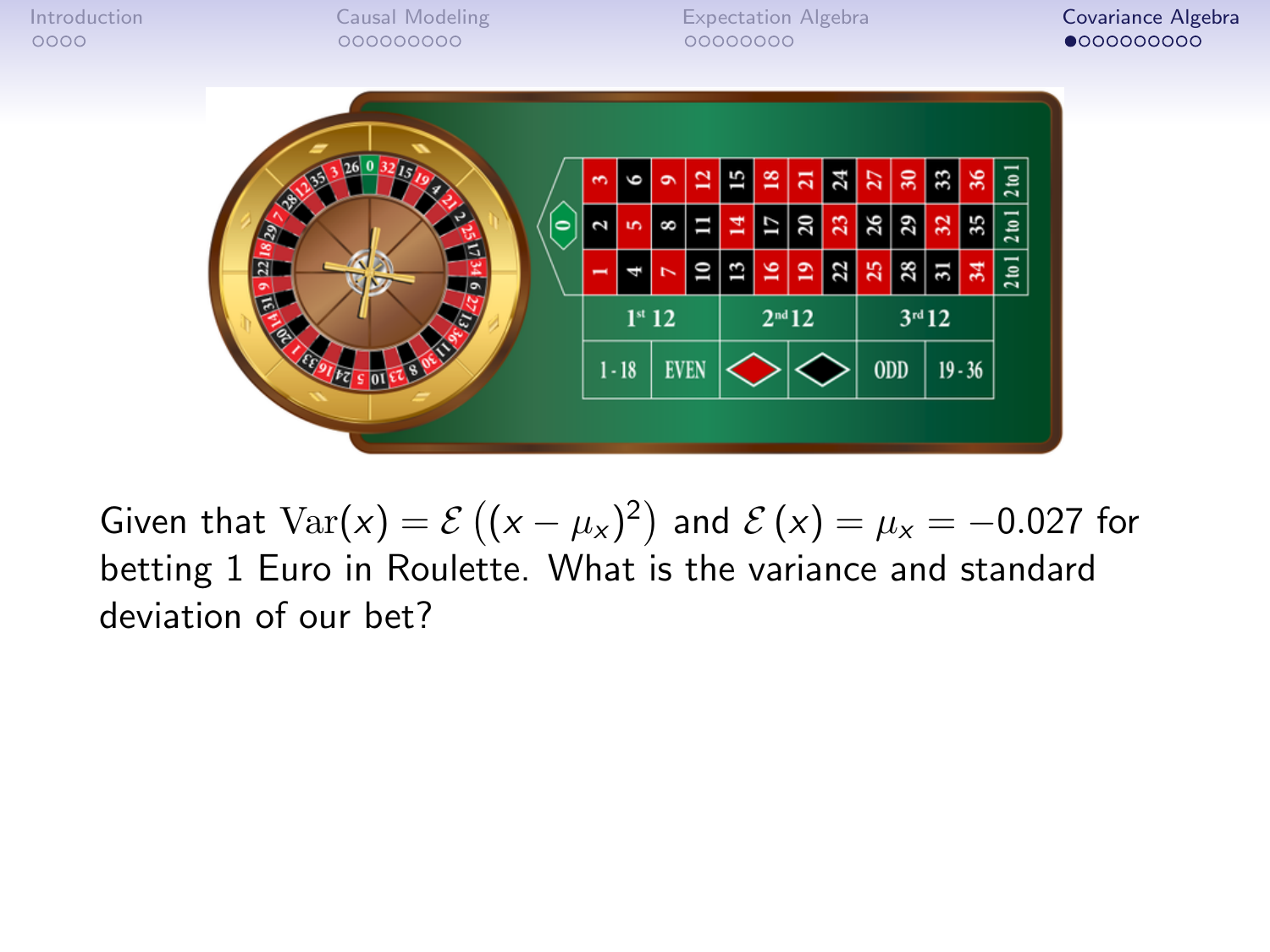

Given that  $\text{Var}(x) = \mathcal{E}\left((x - \mu_x)^2\right)$  and  $\mathcal{E}\left(x\right) = \mu_x = -0.027$  for betting 1 Euro in Roulette. What is the variance and standard deviation of our bet?

Var (bet 1 Euro) = 
$$
\frac{1}{37} \times (35 - -0.027)^2 + \frac{36}{37} \times (1 - -0.027)^2
$$
  
= 34.19  
SD (bet 1 Euro) =  $\sqrt{\text{Var}(\text{bet 1 Euro})} = 5.85$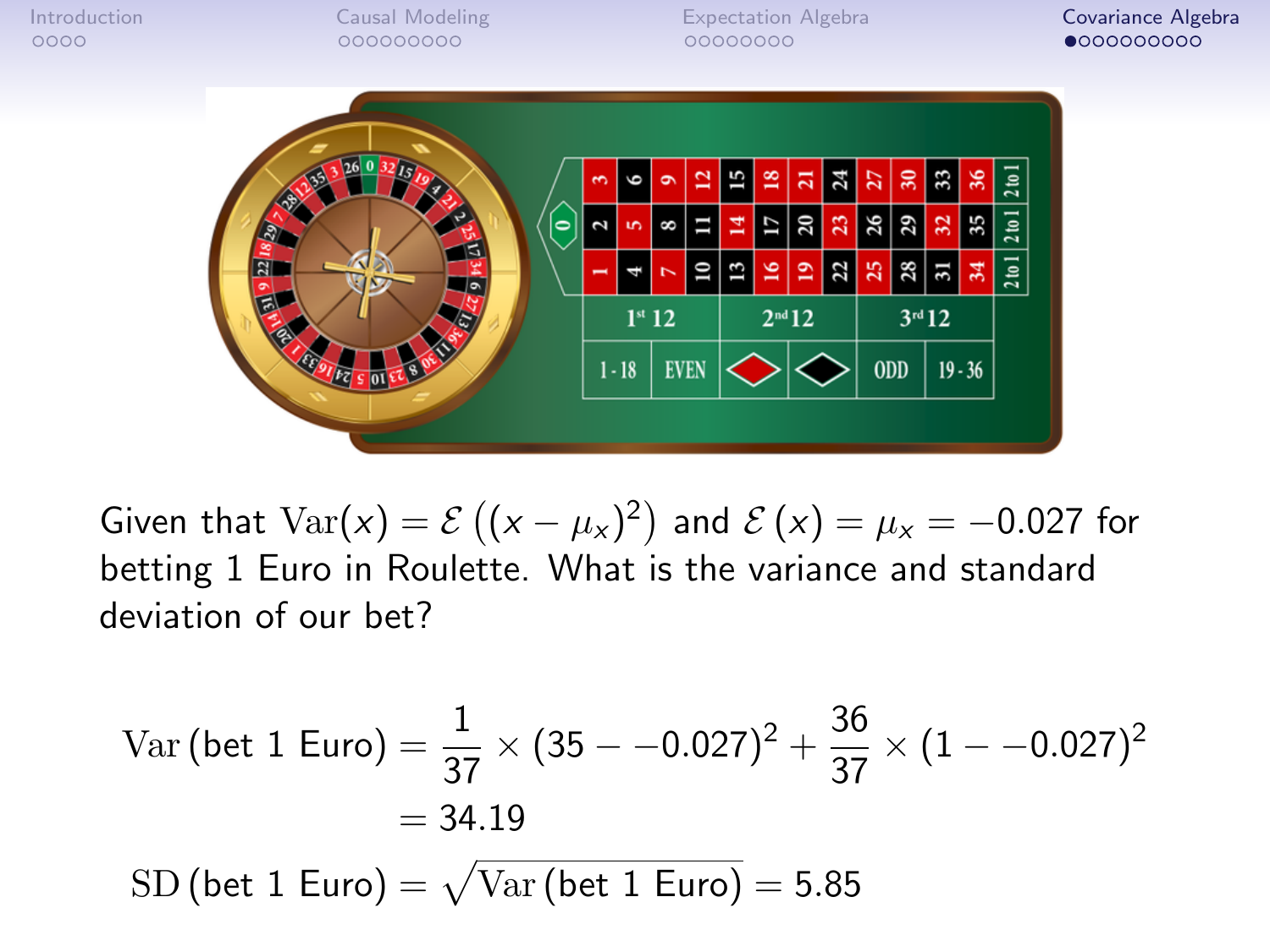### Covariance Algebra

Let  $Var(x)$  indicate "the variance of x" and  $Cov(x, y)$  indicate "the covariance between  $x$  and  $y$ ". Given that  $Cov(x, y) = \mathcal{E}((x - \mu_X)(y - \mu_V))$ , the following rules can be derived:

$$
Var(x) = Cov(x, x)
$$
  
\n
$$
Cov(x, \alpha) = 0
$$
  
\n
$$
Cov(x, y) = Cov(y, x)
$$
  
\n
$$
Cov(\alpha x, \beta y) = \alpha \beta Cov(x, y)
$$
  
\n
$$
Cov(x + y, z) = Cov(x, z) + Cov(y, z)
$$

Where  $\alpha$  and  $\beta$  are constants (parameter) and x, y, and z are random variables.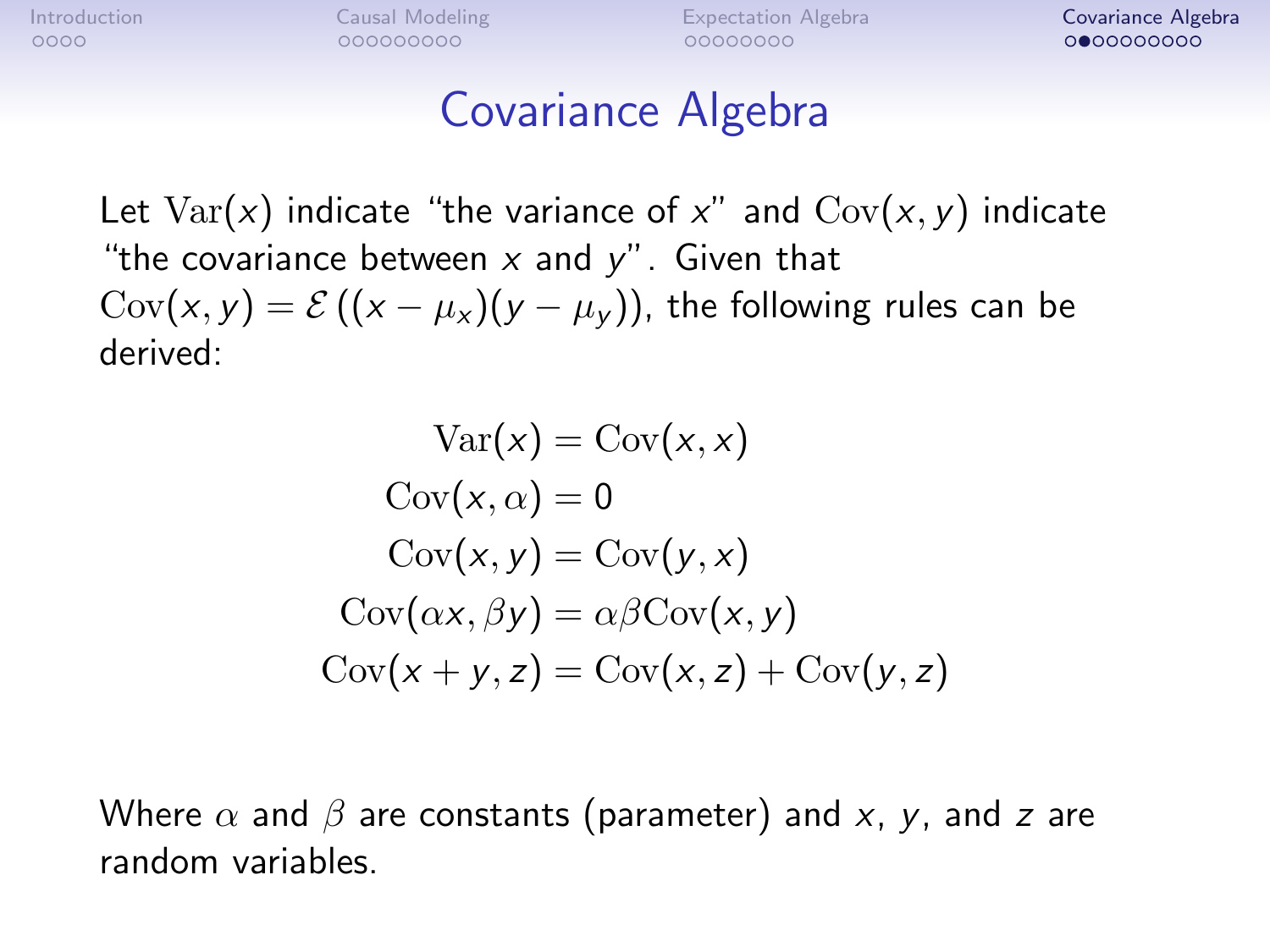#### Covariance Algebra

Some consequences:

$$
Cov(\alpha x + \beta y, z) = Cov(\alpha x, z) + Cov(\beta y, z)
$$
  
=  $\alpha Cov(x, z) + \beta Cov(y, z)$   

$$
Var(x + y) = Var(x) + Var(y) + 2Cov(x, y)
$$
  

$$
Var(\beta x) = \beta^2 Var(x)
$$

Where  $\alpha$  and  $\beta$  are constants (parameter) and x, y, and z are random variables.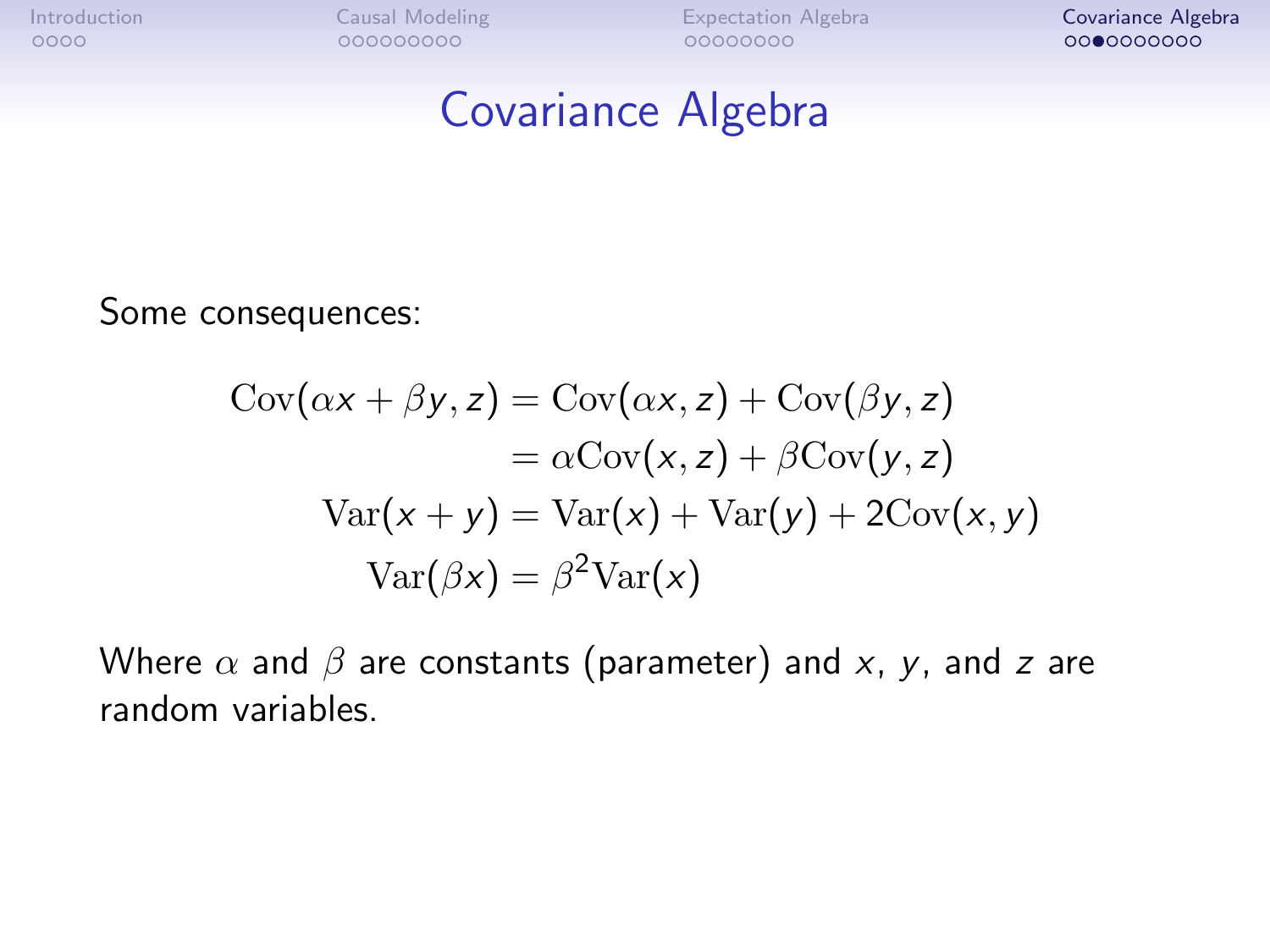## Matrix Covariance Algebra

Let  $Var(x)$  indicate "the variance–covariance matrix of vector  $x$ " and  $Cov(x, y)$  indicate "the covariance matrix between x and y". Then the following rules can be derived:

$$
\text{Var}(\mathbf{x}) = \text{Cov}(\mathbf{x}, \mathbf{x})
$$

$$
\text{Cov}(\mathbf{Ax}, \mathbf{By}) = \mathbf{A}\text{Cov}(\mathbf{x}, \mathbf{y})\mathbf{B}^{\top}
$$

$$
\text{Var}(\mathbf{B}\mathbf{x}) = \mathbf{B}\text{Var}(\mathbf{x})\mathbf{B}^{\top}
$$

$$
\text{Cov}(\mathbf{x} + \mathbf{y}, \mathbf{z}) = \text{Cov}(\mathbf{x}, \mathbf{z}) + \text{Cov}(\mathbf{y}, \mathbf{z})
$$

Where  $\bm{A}$  and  $\bm{B}$  are constant (parameter) matrices.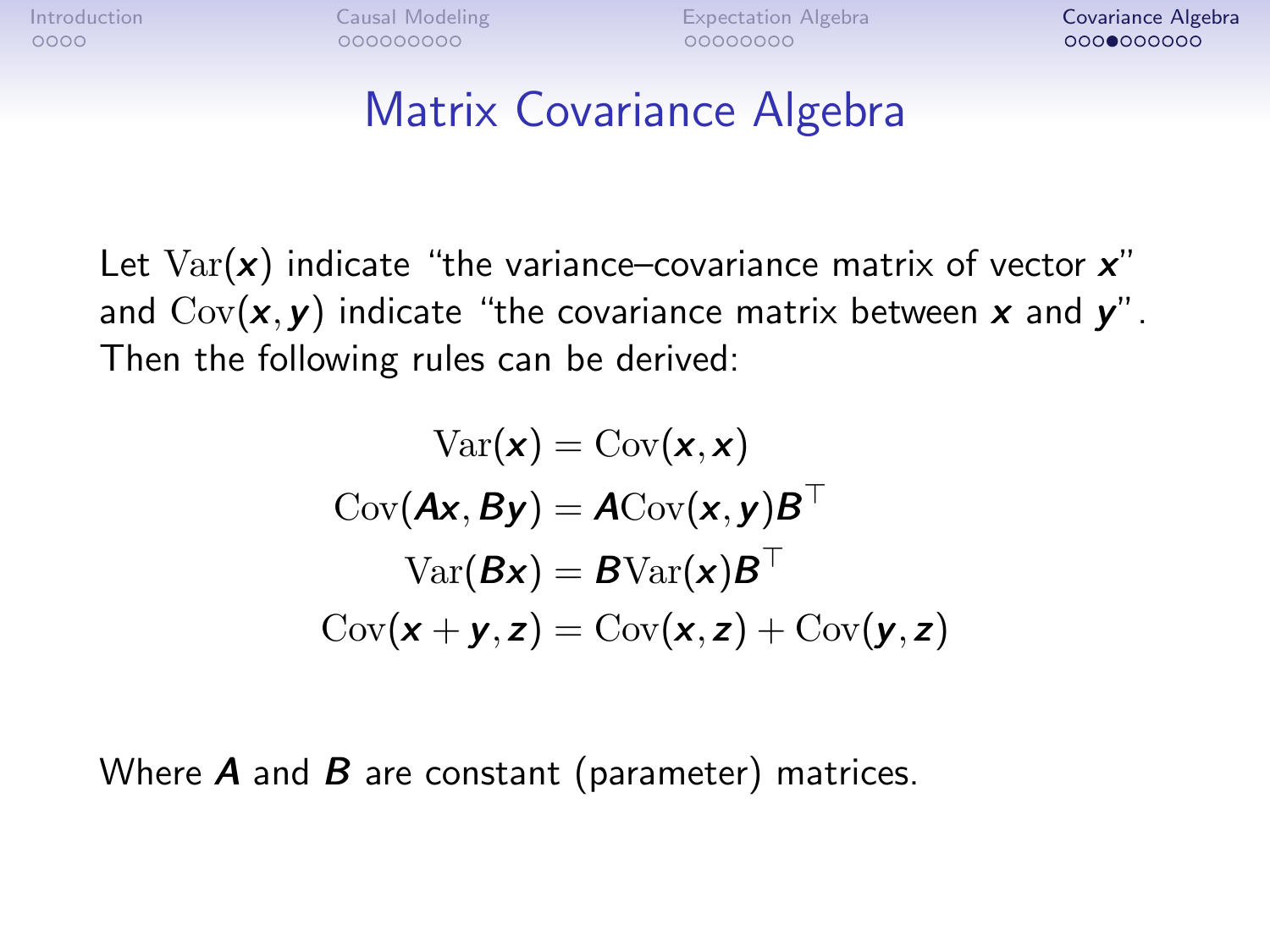$$
y_i = \beta x_i + \varepsilon_i
$$
  
\n
$$
Var(x) = \sigma_x^2
$$
  
\n
$$
Var(y) = Var(\beta x + \varepsilon)
$$
  
\n
$$
= Cov(\beta x + \varepsilon, \beta x + \varepsilon)
$$
  
\n
$$
= Cov(\beta x, \beta x + \varepsilon) + Cov(\varepsilon, \beta x + \varepsilon)
$$
  
\n
$$
= Cov(\beta x, \beta x) + Cov(\beta x, \varepsilon) + Cov(\varepsilon, \beta x) + Cov(\varepsilon, \varepsilon)
$$

But since x is not correlated with the residuals,  $Cov(x, \varepsilon) = 0$  and thus:

$$
\begin{aligned} \text{Var}(y) &= \beta^2 \text{Cov}(x, x) + \text{Cov}(\varepsilon, \varepsilon) \\ &= \beta^2 \text{Var}(x) + \text{Var}(\varepsilon) \end{aligned}
$$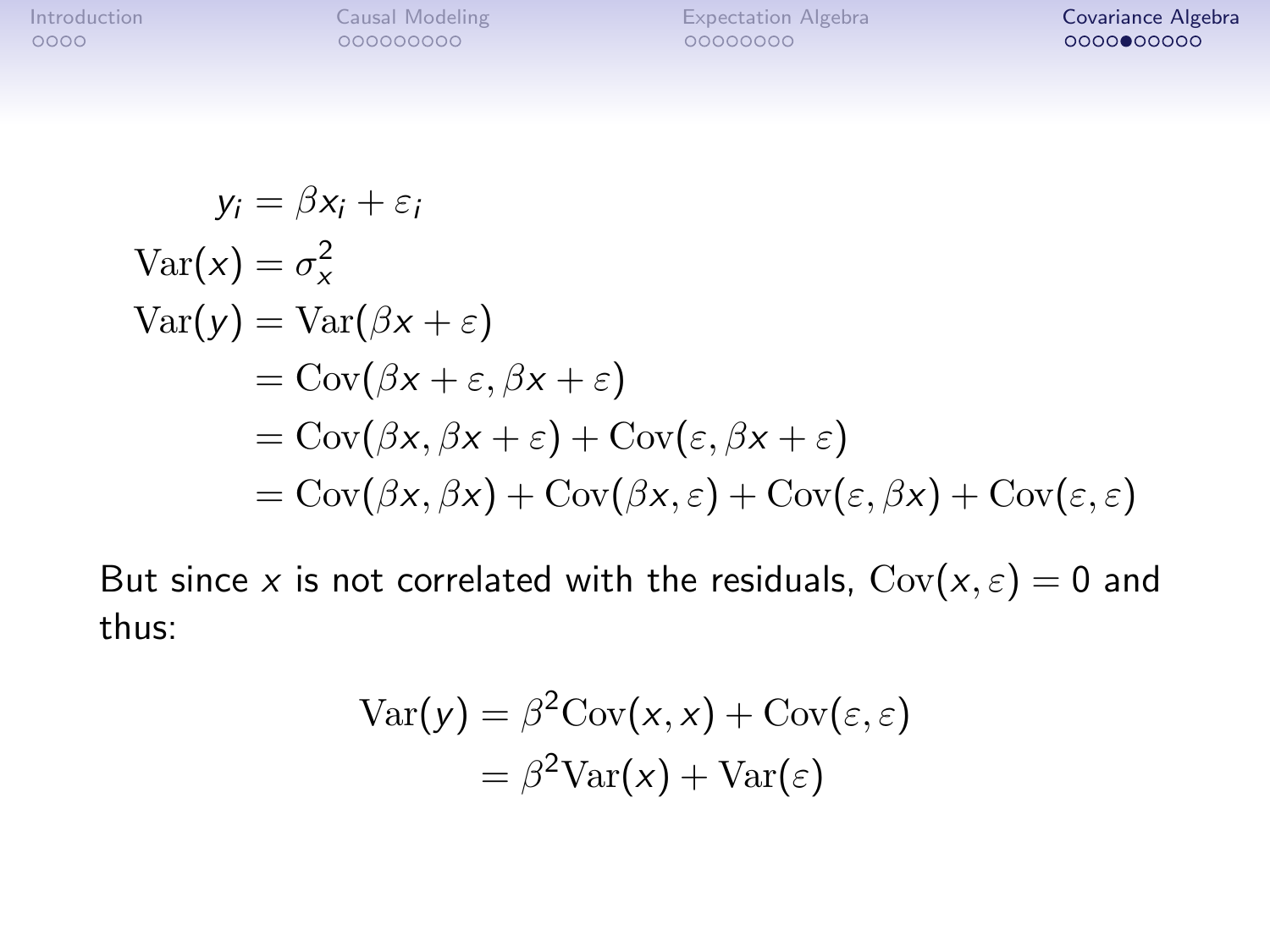$$
y_i = \beta x_i + \varepsilon_i
$$
  
\n
$$
Cov(x, y) = Cov(x, \beta x_i + \varepsilon_i)
$$
  
\n
$$
= Cov(x, \beta x_i) + Cov(x, \varepsilon_i)
$$
  
\n
$$
= \beta Cov(x, x_i)
$$
  
\n
$$
= \beta Var(x)
$$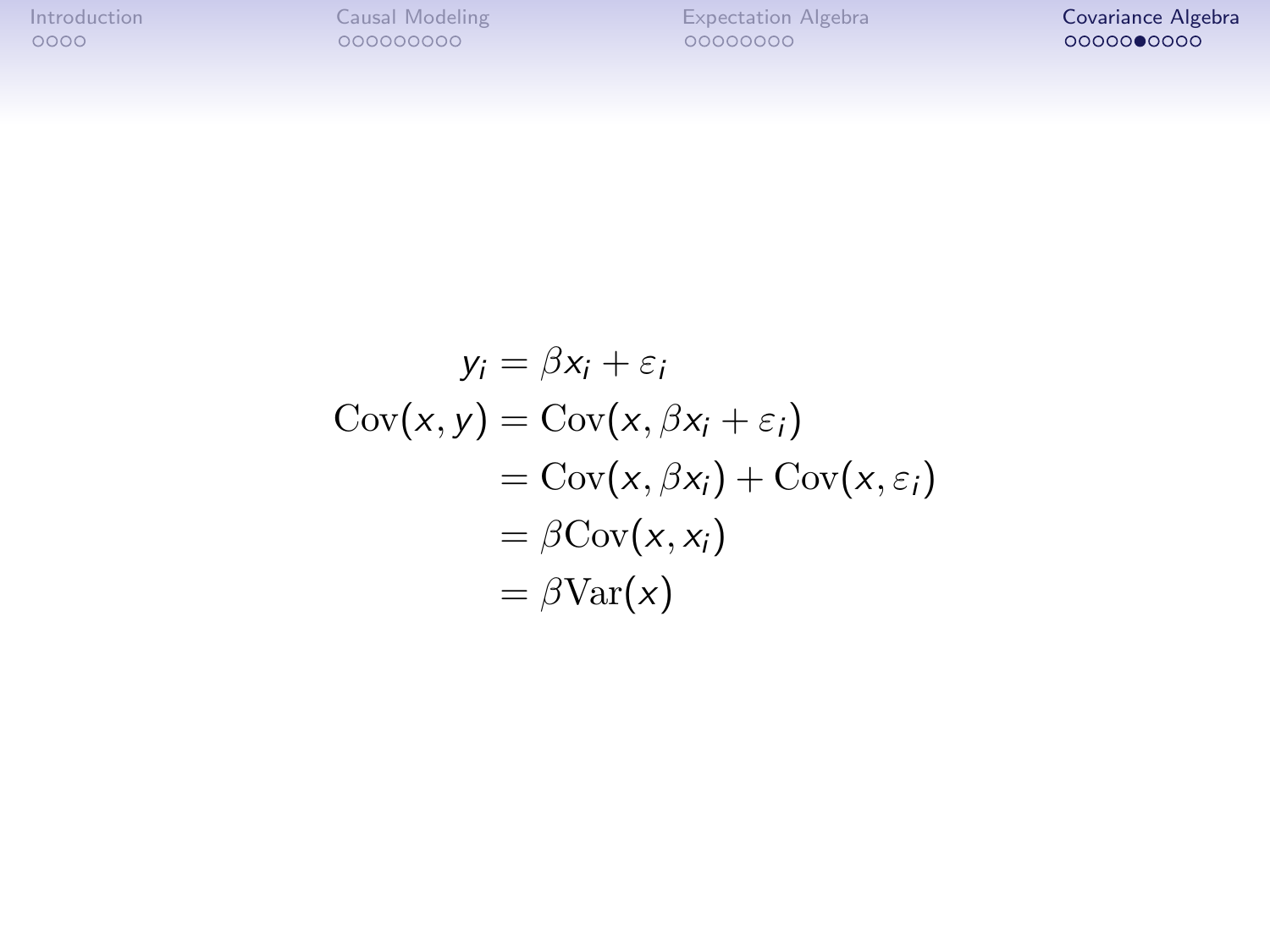#### Path analysis



x is exogenous, and both  $y_1$  and  $y_2$  are endogenous.  $\theta_1$  is the variance of  $\varepsilon_1$ . Causal model for  $y_2$ :

$$
y_{i2} = \beta_2 y_{i1} + \varepsilon_{i2}
$$
  

$$
y_{i2} = \beta_2 (\beta_1 x_i + \varepsilon_{i1}) + \varepsilon_{i2}
$$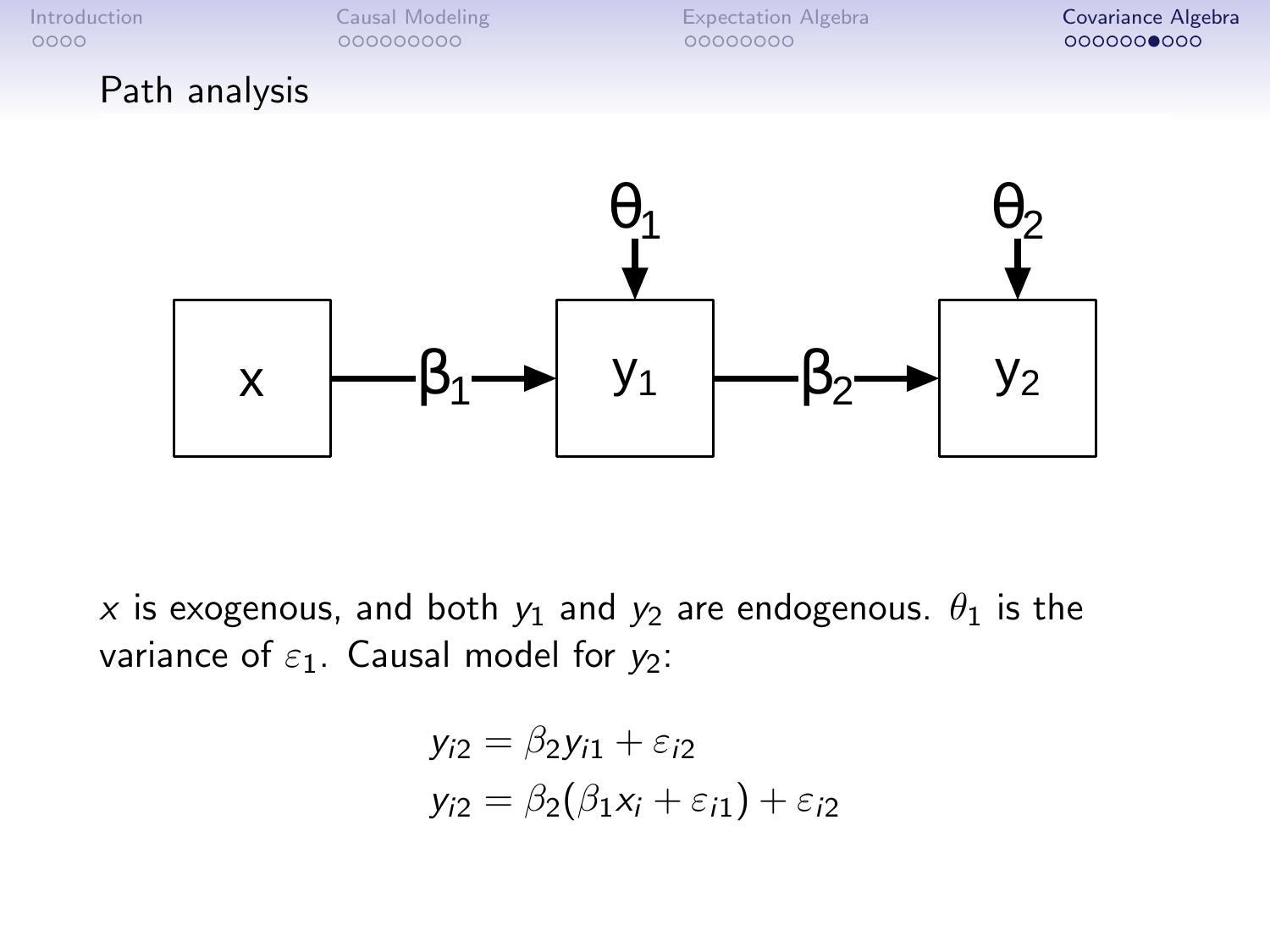

Number of parameters: 2 regressions  $+2$  residual variances  $+1$ exogenous variance (not drawn) = 5, number of observations: 3 variances and 3 covariances. 1 degree of freedom!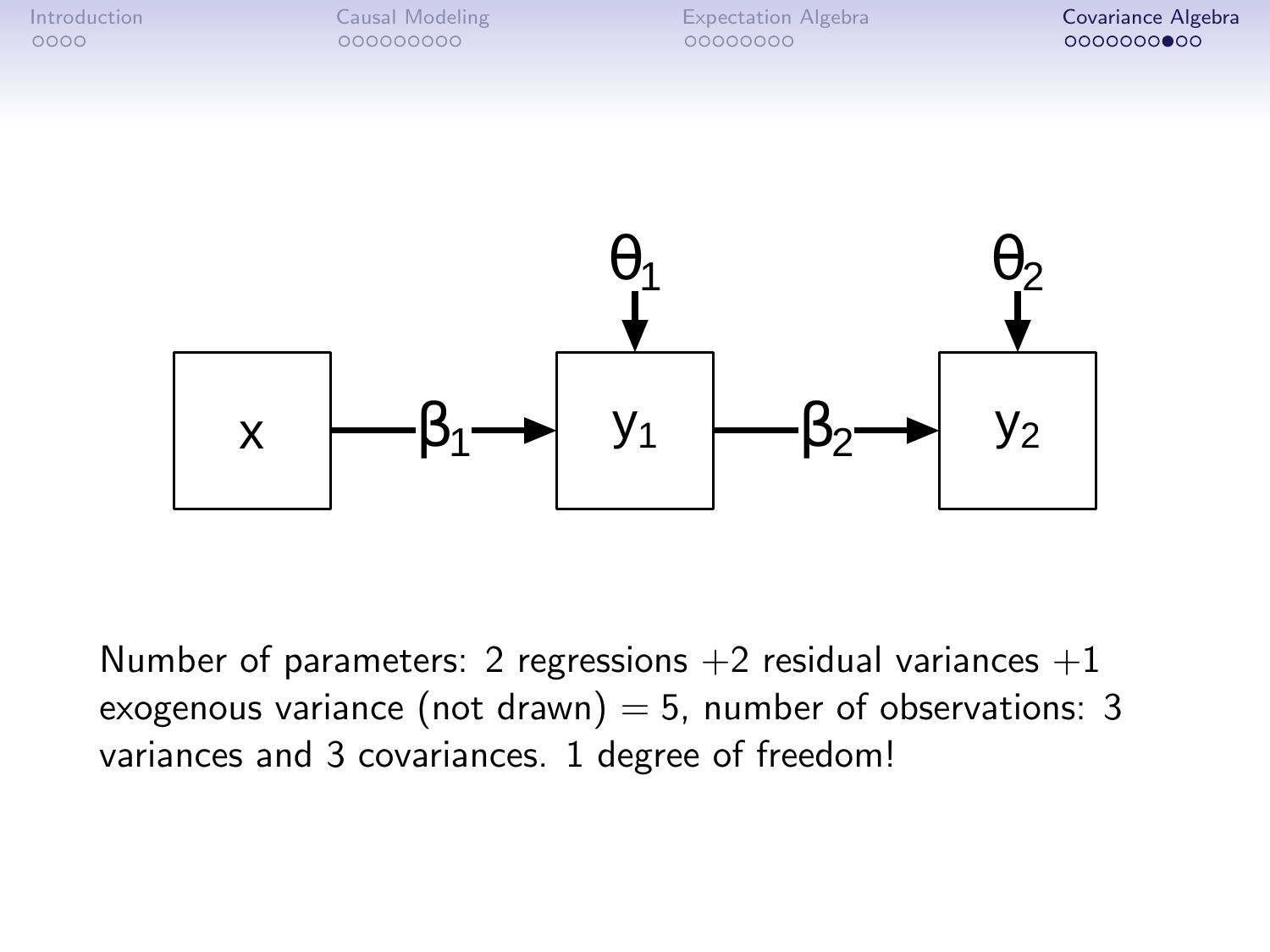

Implied covariance between  $x$  and  $y_2$ :

$$
Cov(x, y_2) = Cov(x, \beta_2(\beta_1x_i + \varepsilon_{i1}) + \varepsilon_{i2})
$$
  
= Cov(x, \beta\_2\beta\_1x + \beta\_2\varepsilon\_1 + \varepsilon\_2)  
= Cov(x, \beta\_2\beta\_1x) + Cov(x, \beta\_2\varepsilon\_1) + Cov(x, \varepsilon\_2)  
= \beta\_1\beta\_2Cov(x, x)  
= \beta\_1\beta\_2\sigma\_x